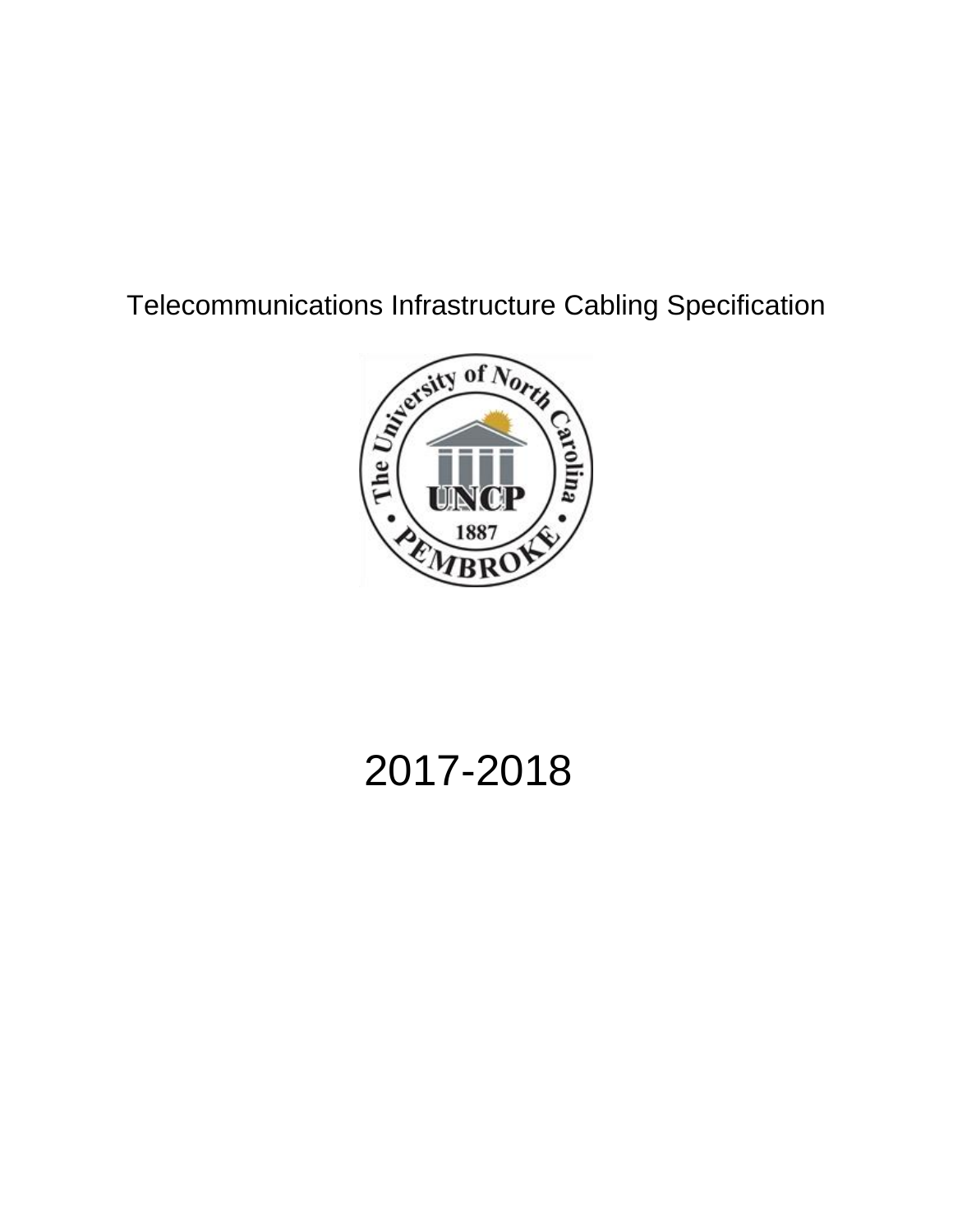# **Scope of Work**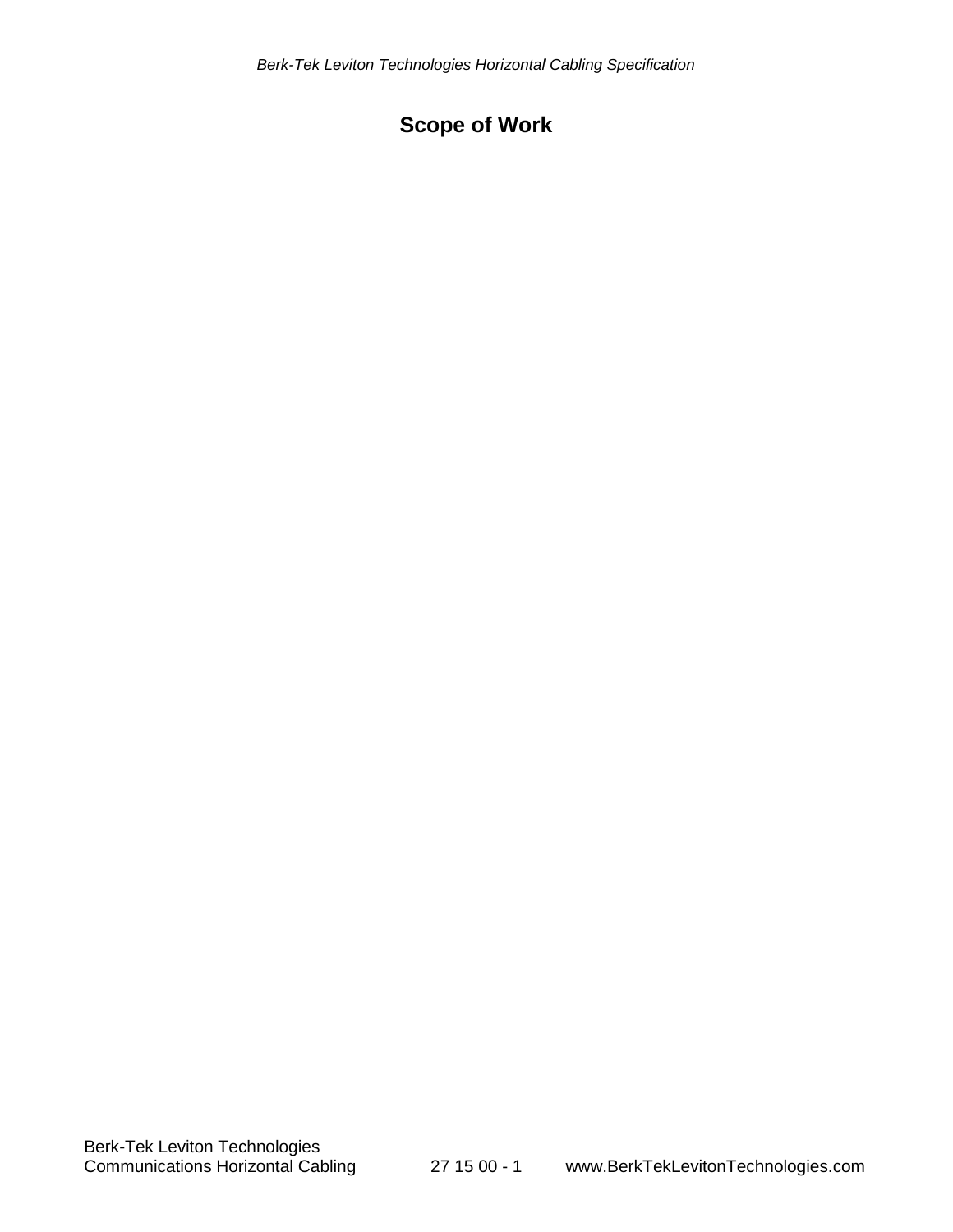<sup>2222</sup> 222<sup>nd</sup> Street SE 132 White Oak Road<br>Bothell. Washington 98021 132 White Oak Road Bothell, Washington 98021 Phone 425-486-2222 717-354-6200 Fax 425-485-3373 717-354-7944 Website [www.leviton.com](http://www.leviton.com/) [www.berktek.com](http://www.berktek.com/)

Leviton Network Solutions **Berk-Tek, A Nexans Company** 

Program Web Site: www.BerkTekLevitonTechnologies.com

# **Product Guide Specification**

Specifier Notes: This product guide specification is written according to the Construction Specifications Institute (CSI) 3-Part Format, including *MasterFormat, SectionFormat,* and *PageFormat,* as described in *The CSI Construction Specifications Practice Guide.*

Section numbers and titles are from *MasterFormat 2011 Update.*

# **SECTION 27 15 00**

#### **COMMUNICATIONS HORIZONTAL CABLING**

#### **PART 1 GENERAL**

#### **1.1 SECTION INCLUDES**

A. Horizontal (distribution) communications wiring and connecting hardware from Telecommunications Room (TR) to Telecommunication Outlets (TO).

#### **1.2 RELATED REQUIREMENTS**

- A. Section 27 05 26 Grounding and Bonding for Communications Systems.
- B. Section 27 05 28 Pathways for Communications Systems.
- C. Section 27 10 00 Structured Cabling.
- D. Section 27 11 00 Communications Equipment Room Fittings.
- E. Section 27 13 00 Communications Backbone Cabling.
- F. Section 27 16 00 Communications Connecting Cords, Devices, and Adapters.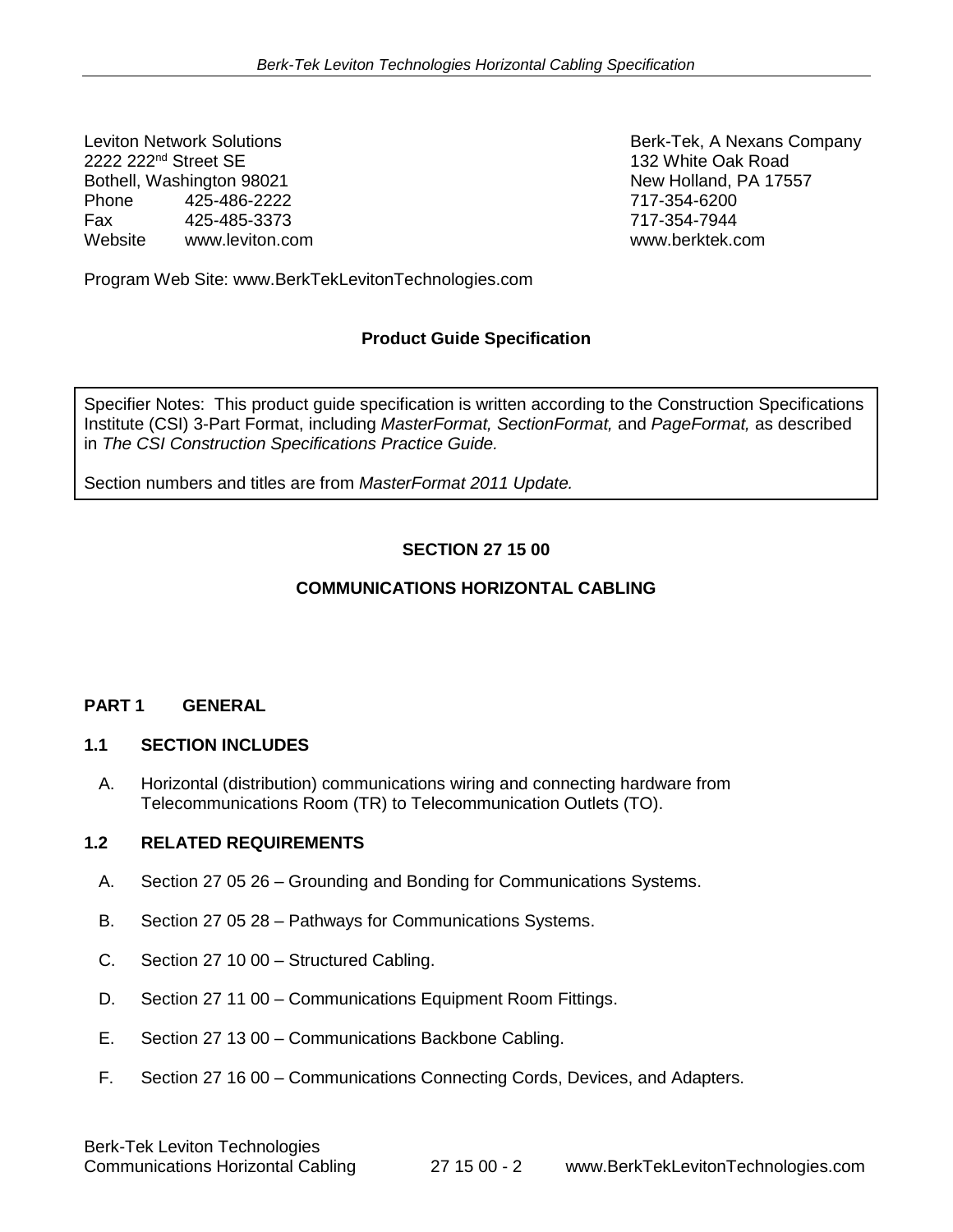# **1.3 REFERENCE STANDARDS**

- A. ANSI/TIA-492-AAAC-B Detail Specification for 850-nm Laser-Optimized, 50-um Core Diameter/125-um Cladding Diameter Class 1a Graded-index Multimode Optical Fibers (OM3/OM4). Current Edition
- B. ANSI TIA-492-A Data Center Cabling
- C. ANSI/TIA 526 OFSTP-19 Optical Signal-to-Noise Ratio Measurement Procedures for Dense Wavelength-Division Multiplexed Systems.
- D. ANSI/TIA-568-0-D Generic Communications Cabling for Customer Premises..
- E. ANSI/TIA-568-1-D Commercial Building Communications Cabling Standard Part 1: General Requirements.
- F. ANSI/TIA 568-C.2 Balanced Twisted-Pair Telecommunications Cabling and Components **Standards**
- G. ANSI/TIA 568-C.3 Optical Fiber Cabling Components Standard
- H. ANSI/TIA-569-D Commercial Building Standard for Telecommunications Pathways and Spaces.
- I. ANSI/TIA-606-B Administration Standard for the Commercial Telecommunications Infrastructure.
- J. ANSI/JSTD-607-C Commercial Building Bonding and Grounding (Earthing) Requirements for Telecommunications.
- K. NFPA 70 National Electrical Code (NEC).
- L. BICSI TDMM, Building Industries Consulting Services International, Telecommunications Distribution Methods Manual (TDMM)

# **1.4 PRE-INSTALLATION MEETINGS**

- A. Convene pre-installation meeting 2 weeks before start of installation of communications horizontal cabling.
- B. Require attendance of parties directly affecting work of this section, including Contractor, Architect, installer, and manufacturer's representative.
- C. Review materials, installation, field quality control, labeling, protection, and coordination with other work.

#### **1.5 SUBMITTALS**

A. Comply with Section 01 33 00 – Submittal Procedures.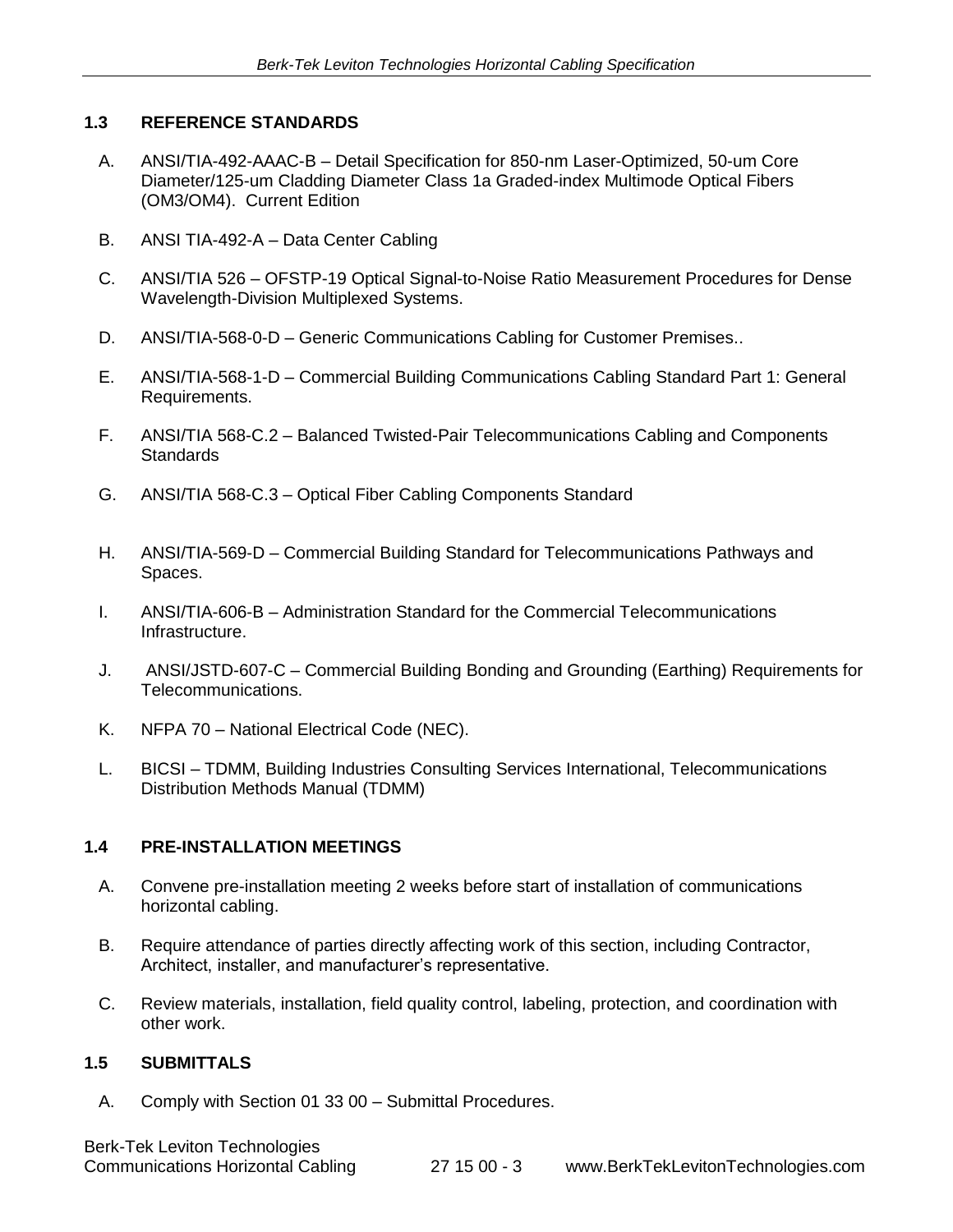- B. Product Data: Submit manufacturer's product data sheets, including installation instructions verifying that materials comply with specified requirements and are suitable for intended application.
- C. Installer's Project References: Submit installer's list of successfully completed communications horizontal cabling projects, including project name and location, name of architect, and type and quantity of communications horizontal cabling installed.

# **1.6 QUALITY ASSURANCE**

- A. Manufacturer's Qualifications: Manufacturer regularly engaged, for past 10 years, in manufacture of communications horizontal cabling of similar type to that specified.
- B. Installer's Qualifications:
	- 1. Approved Leviton Optimized Installer or Berk-Tek Oasis Optimized Integrator Optimized before, during, and through completion of the system installation. Supporting documentation will be required as part of the submittal.
	- 2. Responsible for workmanship and installation practices in accordance with Leviton Optimized Installer Program and Berk-Tek Oasis Program.

# **1.7 DELIVERY, STORAGE, AND HANDLING**

- A. Delivery and Acceptance Requirements: Deliver materials to site in manufacturer's original, unopened containers and packaging, with labels clearly identifying product name and manufacturer.
- B. Storage and Handling Requirements:
	- 1. Store and handle materials in accordance with manufacturer's instructions.
	- 2. Keep materials in manufacturer's original, unopened containers and packaging until installation.
	- 3. Store materials in clean, dry area indoors.
	- 4. Protect materials during storage, handling, and installation to prevent damage.

# **1.8 WARRANTY**

- A. The horizontal communications cabling system installed shall be eligible for coverage by a Limited Lifetime Warranty to the end user.
	- 1. Horizontal channels shall be completed with Leviton Network Solutions factory-terminated copper and/or fiber optic patch cords in order to be eligible for the applicable Berk-Tek or Leviton Warranty with channel performance guarantees.
	- 2. Approved product shall be listed on the most recent version of the applicable Berk-Tek Leviton Technologies data sheets for each Berk-Tek Leviton Technologies solution.
- B. Optimized Installer/Optimized Integrator shall provide labor, materials, and documentation in accordance with Berk-Tek and Leviton Network Solutions requirements necessary to ensure that the Owner will be furnished with a Limited Lifetime Warranty.
- C. The installed structured cabling system shall provide a warranty guaranteeing installed channel performance above the ANSI/TIA 568-C requirements for Cat 5e, Cat 6, and/or Cat 6A cabling systems or ISO 11801 requirements for Cass D, Class E, and/or Class Ea.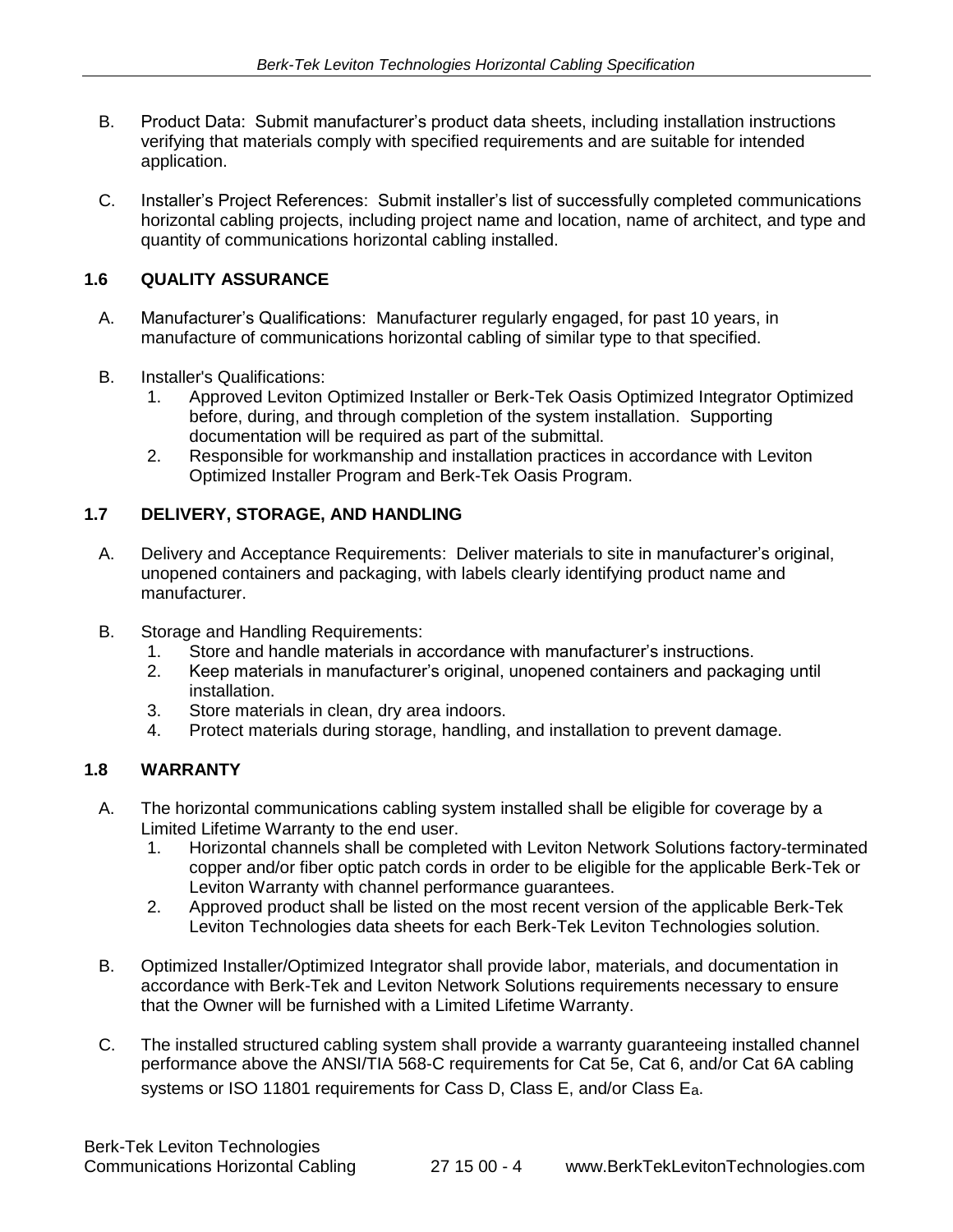- 1. Standards-compliant channel or permanent link performance tests shall be performed in the field with a Berk-Tek Leviton Technologies approved certification tester in the appropriate channel or permanent link test configuration. See 1.8 A.1 above for channel requirements.
- D. Necessary documentation for warranty registration shall be provided to the manufacturer by the installer (within 10 days) following 100 percent testing of cables.
	- 1. Submit test results to Leviton Network Solutions, in the certification tester's original software files.
	- 2. Installer shall ensure that the warranty registration is properly submitted, with all required documentation within 10 days of project completion.
	- 3. Optimized Contractor/Optimized Integrator must adhere to the terms and conditions of the respective manufacturer's warranty programs.
- E. Installer shall ensure that the Owner receives the manufacturer issued project warranty certificate within 60 calendar days of warranty registration.

# **PART 2 PRODUCTS**

#### **2.1 MANUFACTURERS**

A. Leviton Network Solutions, 2222 222<sup>nd</sup> Street SE, Bothell, Washington 98021. Phone 425-486-2222. Fax 425-485-3373. Website [www.leviton.com.](http://www.leviton.com/)

Berk-Tek, A Nexans Company, 132 White Oak Road, New Holland, PA 17557 Phone: 717-354- 6200. Fax 717-354-7944. Website www.berktek.com.

# **2.2 SYSTEM DESCRIPTION**

- A. Horizontal Distribution Subsystem: Intra-building twisted-pair and fiber optic communications cabling connecting Telecommunication Rooms (TRs) to Telecommunication Outlets (TOs) located at individual work areas.
- B. Horizontal Cabling: **PERMENENT LINK ONLY** Combination of the following types of cables from TR to TO:
	- 1. Three (3) Category 6A, cables from TRs to TOs, (100-Ohm, 4-pair, shielded twisted pair) cables from TRs to TOs. Port 1, 2 and 3, Blank shall be inserted in port 4.
- C. Communications Horizontal Cabling System: Includes cables, jacks, patch panels, connecting blocks, patch cords, fiber connectors, fiber adapter plates, fiber enclosures, jumpers, and necessary support systems, such as cable managers and faceplates.
- D. Cables: Route through conduit, cable trays, spaces below raised floors, open ceiling areas, non-ventilated spaces above ceiling tile, and through plenum air-handling spaces above ceiling tile. 1-1/4" vertical stub out conduit shall be used at all outlets. B-line BCH type j-hooks shall be used.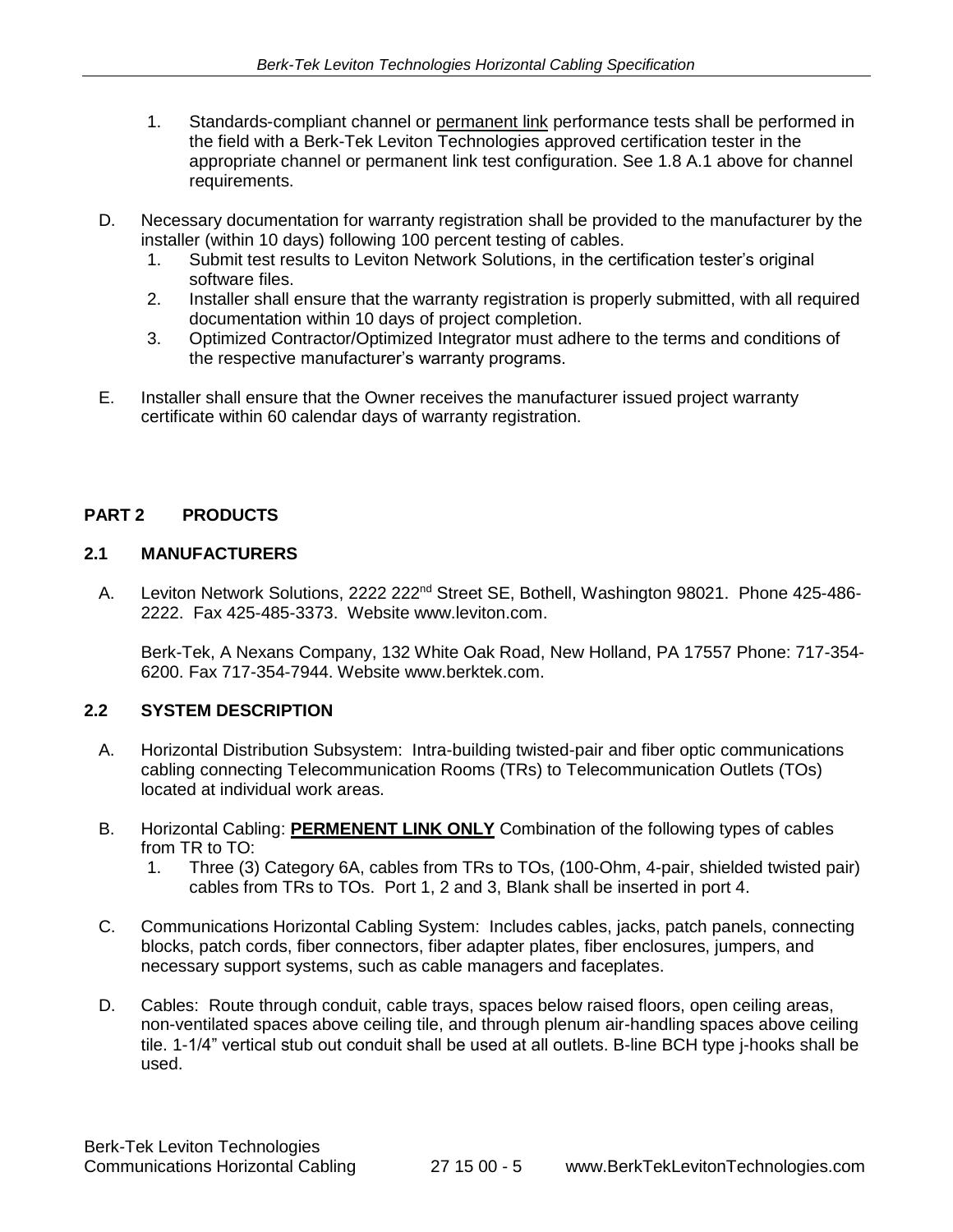E. Furnish and install all materials necessary for a complete and working communications horizontal cabling system.

# **2.3 STATION CABLING**

- A. Category 6A Unshielded Twisted Pair with innovative crosstalk prevention (XTP) technology: **CX6850 Cat 6A Premium+ UTP System** 
	- 1. 100 ohm, Category 6A, 23 AWG, 4-pair unshielded twisted pair with innovative crosstalk prevention (XTP) technology. LANmark-XTP, CMP rated.
		- a. Color: Blue.
		- b. Part Number: 11082057.
		- c. Electrical Characteristics: Characterized to 750 MHz.
		- d. Cable: Third-party verified by ETL.
		- e. Maximum Cable Diameter: 0.275 inch.
		- f. Berk-Tek LANmark-XTP CMR Part Number: 11082062
		- g. All category cabling manufacturers must be able to provide documentation from an independent third-party testing agency that verifies through random sampling that cable components perform at or above the levels contained on their product specifications, not simply at or above the standard.
		- h. on their product specifications, not simply at or above the standard.
	- 2. Channel margin guarantees for a **CX6850 Cat 6A Premium+ UTP System** (margin vs. ANSI/TIA-568-C.2 and margin guarantees are for a 4-connector channel).
		- a. Insertion Loss 3 %
		- b. NEXT 5 dB
		- c. PSNEXT 6 dB
		- d. ACR-F (ELFEXT) 10 dB
		- e. PSACR-F (PSELFEXT) 10 dB
		- f. Return Loss 4 dB
		- g. ACR-N 7 dB
		- h. PSACR-N 7 dB
		- i. PSANEXT 5 dB
		- j. PSAACR-F 11 dB
- B. Optical Fiber Cable. **OM3 Fiber Optic System**:
	- 1. Each Multimode Fiber shall be:
		- a) Graded-index optical fiber wave-guide with nominal **50/125m**-core/cladding diameter.
		- b) The fiber shall comply with the latest revision of ANSI/EIA/TIA-492AAAC.
		- c) Attenuation shall be measured in accordance with ANSI/EIA/TIA-455-78.
		- d) Information transmission capacity shall be measured in accordance with the latest revision of ANSI/EIA/TIA-455-204.
		- e) The measurements shall be performed at  $23^{\circ}C \pm 5^{\circ}C$ .
		- f) Maximum attenuation dB/km @ 850/1300 nm: 3.0/1.0
		- g) EMB Bandwidth 2000 MHz-km @ 850nm.
		- h) OFL Bandwidth 500 MHz-km @ 1300nm.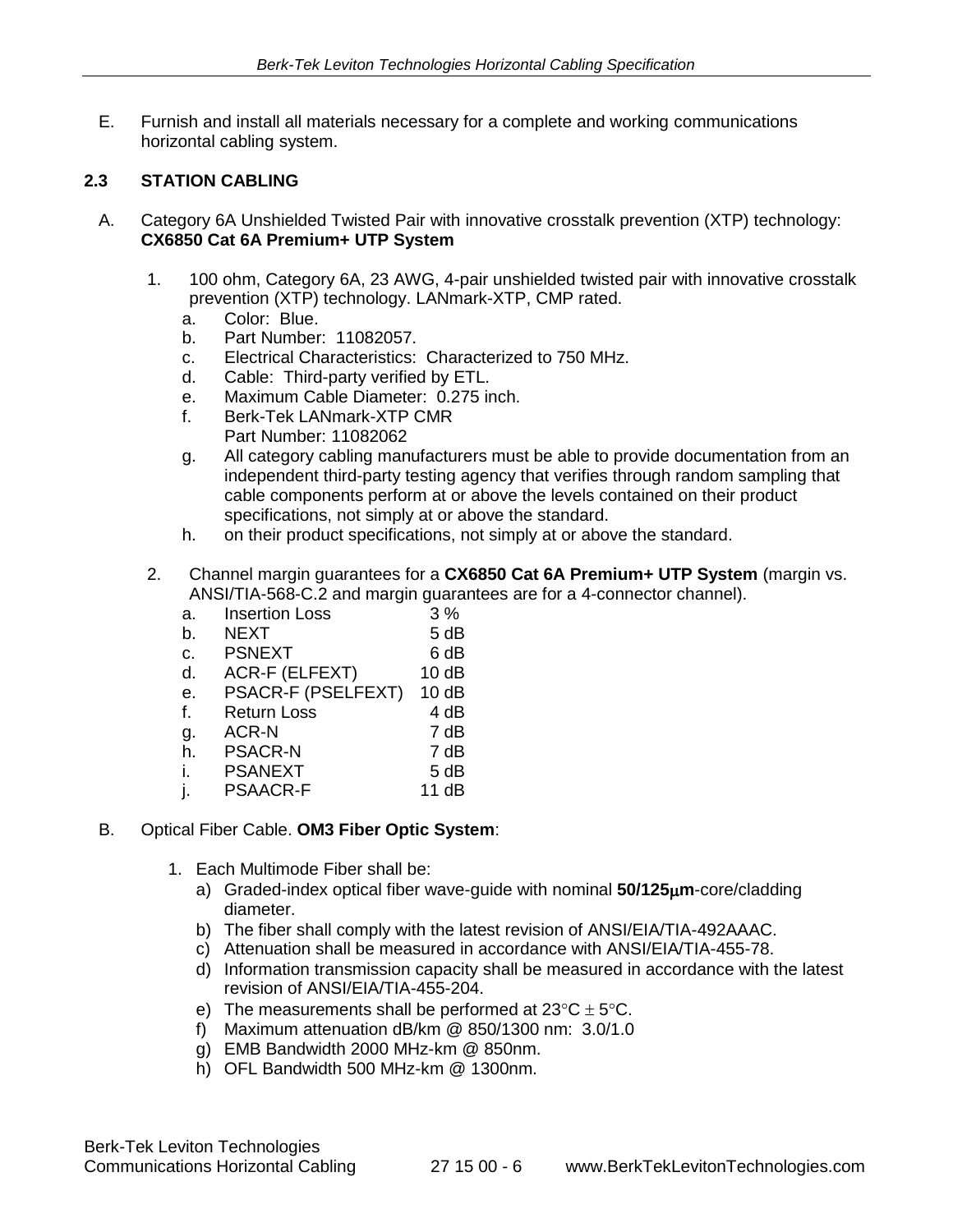- i) Optical Fiber shall be Bend-insensitive Laser Optimized and guarantee 1Gigabit Ethernet distances of 1000m/600m for 850nm and 1300nm, respectively.
- j) Optical fiber shall guarantee a 10 Gigabit Ethernet distance of 300m at 850nm
- 2. Physical Characteristics:
	- a) Shall be suitable for use in indoors or in indoor/outdoor applications.
	- b) Appropriately flame rated optical cable shall be suitable for use in risers, plenums and horizontal applications.
	- c) Plenum rated optical cables shall have and be marked with an UL-OFNP and OFN FT6 Flame Rating. Riser rated optical cables shall have and be marked with an UL-OFNR and OFN FT4 Flame Rating
	- d) Shall comply with the requirements of ICEA S-83-596 (Premises), ICEA S-104-696 (I/O), or ANSI/ICEA S-87-640 (Outside Plant, OSP).
	- e) Suitable for underground or aboveground conduits.
	- f) Optical cables and fibers shall be color coded in accordance with EIA/TIA-598-C.
	- g) Shall have a ripcord for overall jacket.
- 3. Design Make:
	- a) **Berk-Tek Plenum optical fiber cable with OM3 Bend-insensitive Laser Optimized 50/125 micron fiber**

LTPxxxEB3010/25, (006 to 012 Bend-insensitive Laser Optimized optical fibers, I/O Loose Tube)

LTP12BxxxEB3010/25, (012 to 432 Bend-insensitive Laser Optimized optical fibers, I/O Loose Tube)

PDPxxxEB3010/25 (006 to 024 Bend-insensitive Laser Optimized optical fibers, Indoor Tight Buffer)

PDP12BxxxEB3010/25, (036 to 144 Bend-insensitive Laser Optimized optical fibers, Indoor Tight Buffer)

#### b) **Berk-Tek Riser optical fiber cable with OM3 Bend-insensitive Laser Optimized 50/125 micron fiber**

LTRxxxEB3010/25, (006 to 012 Bend-insensitive Laser Optimized optical fibers,

I/O Loose Tube)

LTR12BxxxEB3010/25, (012 to 432 Bend-insensitive Laser Optimized optical fibers, I/O Loose Tube)

PDRxxxEB3010/25 (006 to 024 Bend-insensitive Laser Optimized optical fibers, Indoor Tight Buffer)

PDR12BxxxEB3010/25, (036 to 144 Bend-insensitive Laser Optimized optical fibers, Indoor Tight Buffer)

#### c) **Berk-Tek OSP optical fiber cable with OM3 Bend-insensitive Laser Optimized 50/125 micron fiber**

OPDxxxEB3010/25, (001 to 012 Bend-insensitive Laser Optimized optical fibers, Loose Tube, gel buffer tube)

OPDD12BxxxEB3010/25, (012 to 288 Bend-insensitive Laser Optimized optical fibers, Loose Tube, gel buffer tube)

# C. Optical Fiber Cable. **OM4 Fiber Optic System**:

1. Each Multimode Fiber shall be: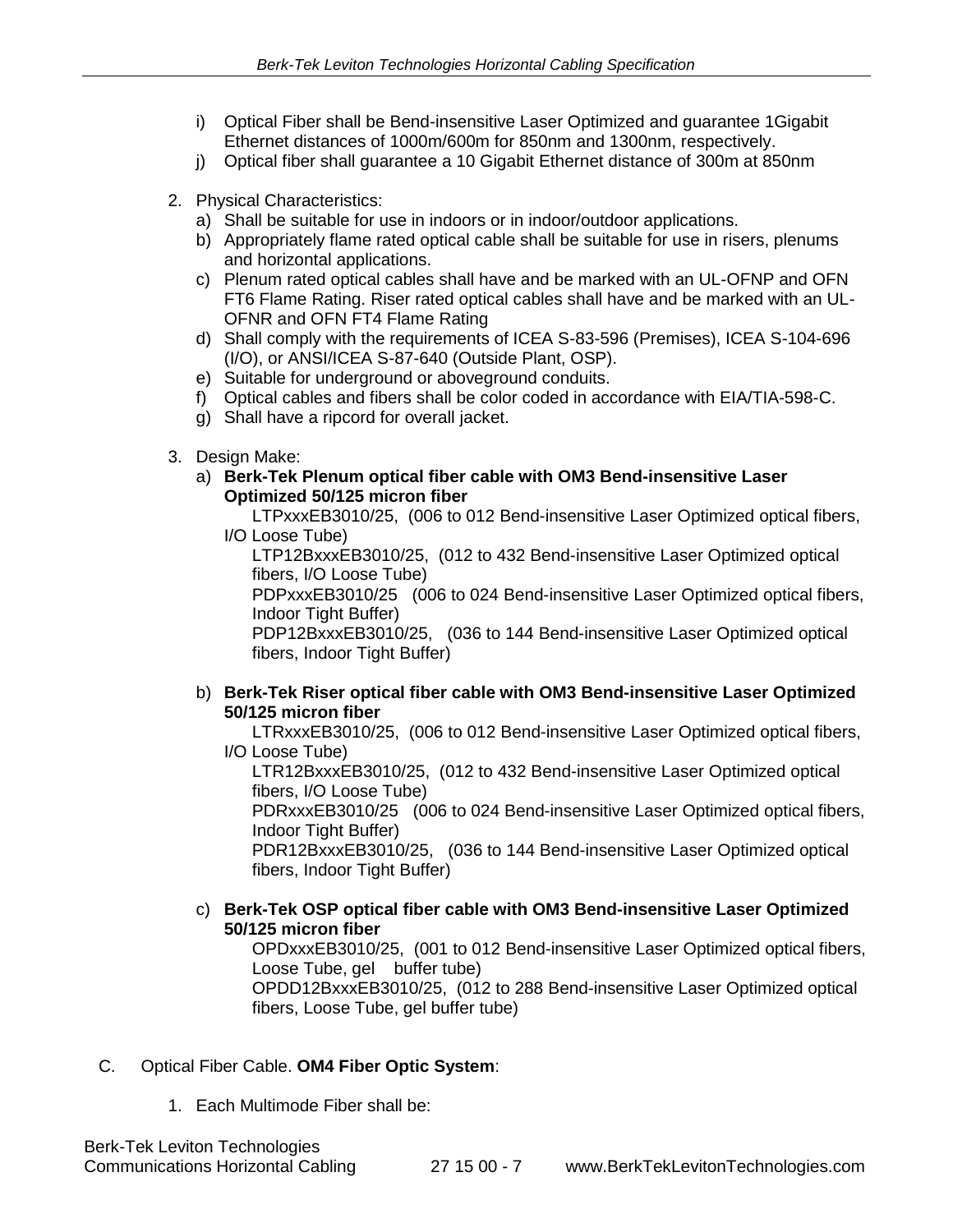- a) Graded-index optical fiber wave-guide with nominal **50/125m**-core/cladding diameter.
- b) The fiber shall comply with the latest revision of ANSI/EIA/TIA-492AAAD.
- c) Attenuation shall be measured in accordance with ANSI/EIA/TIA-455-78.
- d) Information transmission capacity shall be measured in accordance with the latest revision of ANSI/EIA/TIA-455-204.
- e) The measurements shall be performed at  $23^{\circ}C \pm 5^{\circ}C$ .
- f) Maximum attenuation dB/km @ 850/1300 nm: 3.0/1.0
- g) EMB Bandwidth 4700 MHz-km @ 850nm.
- h) OFL Bandwidth 500 MHz-km @ 1300nm.
- i) Optical Fiber shall be Bend-insensitive Laser Optimized and guarantee 1Gigabit Ethernet distances of 1040m/600m for 850nm and 1300nm, respectively.
- j) Optical fiber shall guarantee a 10 Gigabit Ethernet distance of 550m at 850nm
- 2. Physical Characteristics:
	- a) Shall be suitable for use in indoors or in indoor/outdoor applications.
	- b) Appropriately flame rated optical cable shall be suitable for use in risers, plenums and horizontal applications.
	- c) Plenum rated optical cables shall have and be marked with an UL-OFNP and OFN FT6 Flame Rating. Riser rated optical cables shall have and be marked with an UL-OFNR and OFN FT4 Flame Rating
	- d) Shall comply with the requirements of ICEA S-83-596 (Premises), ICEA S-104-696 (I/O), or ANSI/ICEA S-87-640 (Outside Plant, OSP).
	- e) Suitable for underground or aboveground conduits.
	- f) Optical cables and fibers shall be color coded in accordance with EIA/TIA-598-C.
	- g) Shall have a ripcord for overall jacket.
- 3. Design Make:
	- a) **Berk-Tek Plenum optical fiber cable with OM4 Bend-insensitive Laser Optimized 50/125 micron fiber**

LTPxxxFB3010/F5, (006 to 012 Bend-insensitive Laser Optimized optical fibers, I/O Loose Tube)

LTP12BxxxFB3010/F5, (012 to 432 Bend-insensitive Laser Optimized optical fibers, I/O Loose Tube)

PDPxxxFB3010/F5 (006 to 024 Bend-insensitive Laser Optimized optical fibers, Indoor Tight Buffer)

PDP12BxxxFB3010/F5, (036 to 144 Bend-insensitive Laser Optimized optical fibers, Indoor Tight Buffer)

#### b) **Berk-Tek Riser optical fiber cable with OM4 Bend-insensitive Laser Optimized 50/125 micron fiber**

LTRxxxFB3010/F5, (006 to 012 Bend-insensitive Laser Optimized optical fibers, I/O Loose Tube)

LTR12BxxxFB3010/F5, (012 to 432 Bend-insensitive Laser Optimized optical fibers, I/O Loose Tube)

PDRxxxFB3010/F5 (006 to 024 Bend-insensitive Laser Optimized optical fibers, Indoor Tight Buffer)

PDR12BxxxFB3010/F5, (036 to 144 Bend-insensitive Laser Optimized optical fibers, Indoor Tight Buffer)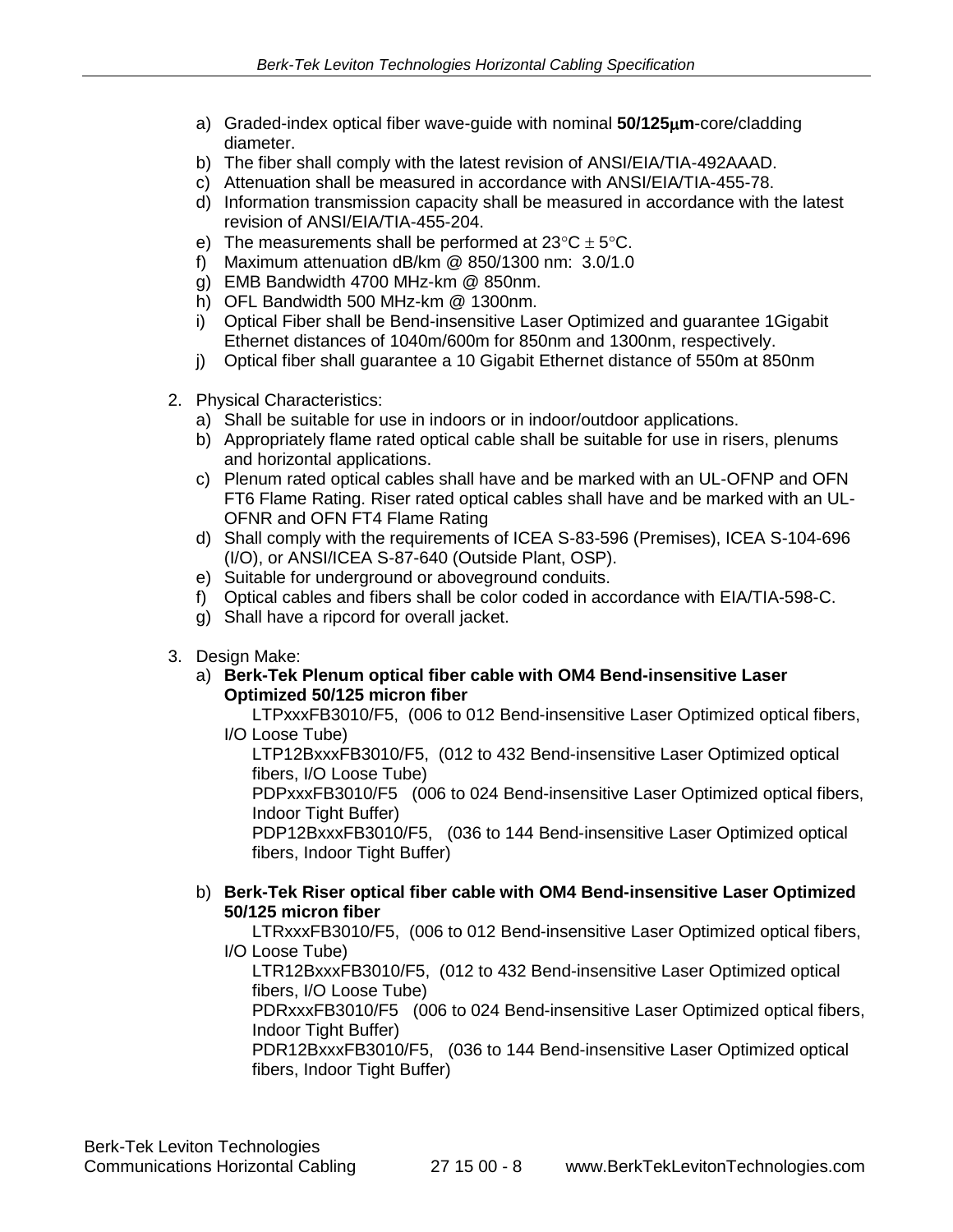c) **Berk-Tek OSP optical fiber cable with OM4 Bend-insensitive Laser Optimized 50/125 micron fiber**

OPDxxxFB3010/F5, (001 to 012 Bend-insensitive Laser Optimized optical fibers, Loose Tube, gel buffer tube) OPDD12BxxxFB3010/F5, (012 to 288 Bend-insensitive Laser Optimized optical fibers, Loose Tube, gel buffer tube)

- 1. Each Single-mode Fiber shall be:
	- a) Dispersion unshifted single mode optical fibers with Low Water Peak complying with ITU-T G.652.D and with improved bending loss complying with ITU-T G.657.A1.
	- b) The zero dispersion wavelength shall be between 1300 nm and 1320 nm. The ANSI/EIA/TIA-455-168 maximum value of the dispersion slope shall be no greater than 0.090 ps/km-nm<sup>2</sup>. Dispersion measurements shall be made in accordance with ANSI/EIA/TIA-455-169 or ANSI/EIA/TIA-455-175-B.
	- c) The nominal mode field diameter shall be 9.2  $\mu$ m with a tolerance of  $\pm$  0.4  $\mu$ m at 1310 nm when measured in accordance with ANSI/EIA/TIA-455-191-B.
	- d) Transmission Characteristics:
	- e) Maximum cabled attenuation for loose tube fibers shall be 0.4/0.3 dB/km @ 1310/1550 nm.
	- f) Maximum cabled attenuation for tight buffer fibers shall be 0.7/0.7 dB/km @ 1310/1550 nm.
	- g) The cabled cutoff wavelength shall be  $\leq$ 1260 nm when measured in accordance with ANSI/EIA/TIA-455-80-C.
- 2. Physical Characteristics:
	- a) Shall be suitable for use in indoors or in indoor/outdoor applications.
	- b) Appropriately flame rated optical cable shall be suitable for use in risers, plenums and horizontal applications.
	- c) Plenum rated optical cables shall have and be marked with an UL-OFNP and OFN FT6 Flame Rating. Riser rated optical cables shall have and be marked with an UL-OFNR and OFN FT4 Flame Rating
	- d) Shall comply with the requirements of ICEA S-83-596 (Premises), ICEA S-104-696 (I/O), or ANSI/ICEA S-87-640 (Outside Plant, OSP).
	- e) Suitable for underground or aboveground conduits.
	- f) Optical cables and fibers shall be color coded in accordance with EIA/TIA-598-C.
	- g) Shall have a ripcord for overall jacket.
- 3. Design Make:
	- a) **Berk-Tek Plenum optical fiber cable with OS2 (Low Water Peak) Bendinsensitive Singlemode fiber**

LTPxxxAB0403, (006 to 012 Bend-insensitive optical fibers, I/O Loose Tube) LTP12BxxxAB0403, (012 to 432 Bend-insensitive optical fibers, I/O Loose Tube) PDPxxxAB0707 (006 to 024 Bend-insensitive optical fibers, Indoor Tight Buffer) PDP12BxxxAB0707, (036 to 144 Bend-insensitive optical fibers, Indoor Tight Buffer)

b) **Berk-Tek Riser optical fiber cable with OS2 (Low Water Peak) Bend-insensitive Singlemode fiber**

LTRxxxAB0403, (006 to 012 Bend-insensitive optical fibers, I/O Loose Tube) LTR12BxxxAB0403, (012 to 432 Bend-insensitive optical fibers, I/O Loose Tube)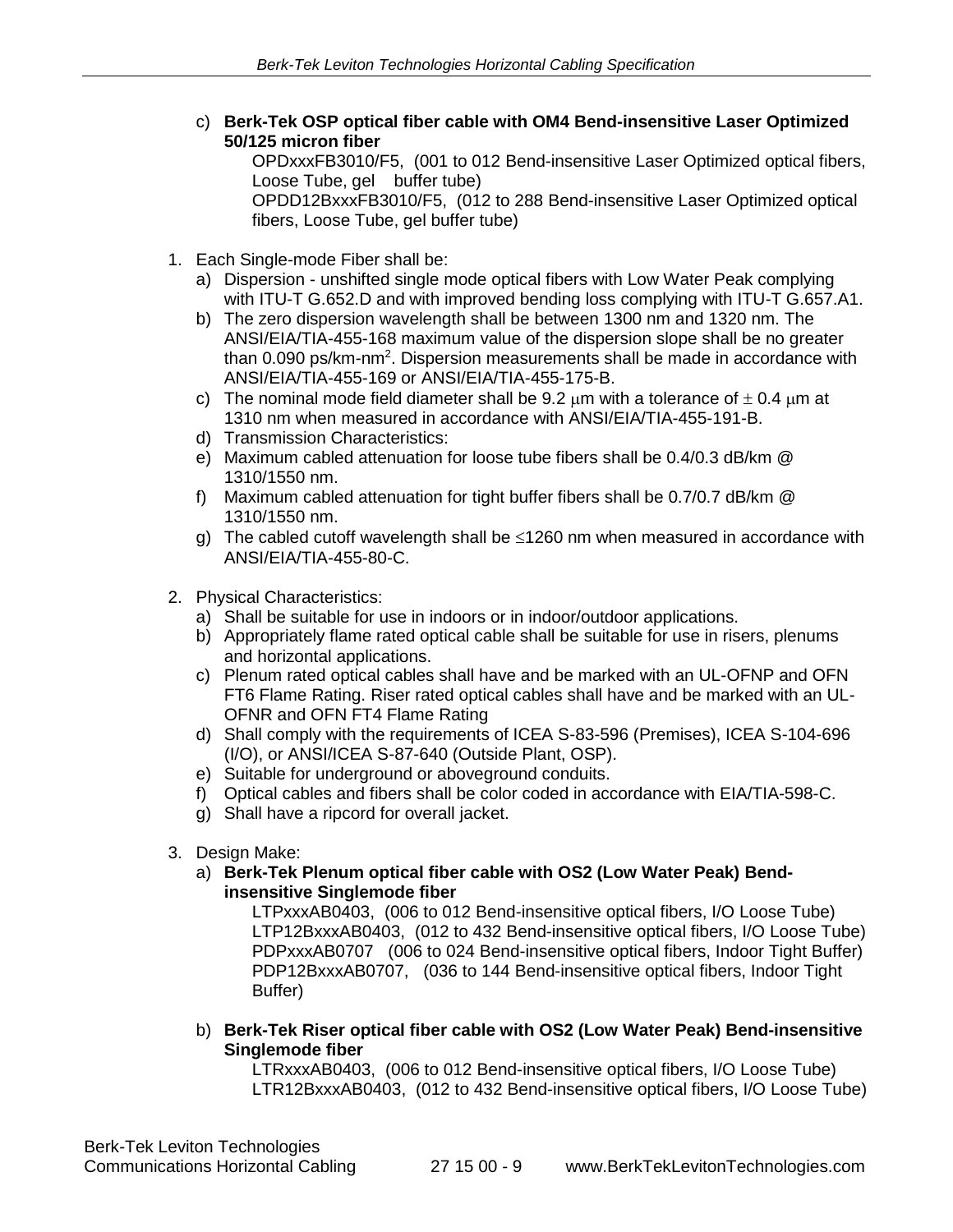PDRxxxAB0707 (006 to 024 Bend-insensitive optical fibers, Indoor Tight Buffer) PDR12BxxxAB0707, (036 to 144 Bend-insensitive optical fibers, Indoor Tight Buffer)

c) **Berk-Tek OSP optical fiber cable with OS2 (Low Water Peak) Bend-insensitive Singlemode fiber**

OPDxxxAB0403, (001 to 012 Bend-insensitive optical fibers, Loose Tube, gel buffer tube)

OPDD12BxxxAB0403, (012 to 288 Bend-insensitive optical fibers, Loose Tube, gel buffer tube)

- D. TELECOM INTERCONNECT CABLING
	- 1. 25 pair, Power Sum, Category 3 cable shall be installed in areas detailed in Statement of Work.

# **2.4 MODULAR JACKS AND FIBER ADAPTERS FOR WORKSTATION OUTLETS**

#### A. Category 6A Modular Jacks: **CX6850 Cat 6A Premium+ UTP System**,

- 1. 8-position modular jack, Category 6A, IDC terminals, T568A/B wiring scheme.
- 2. The modular connector shall exceed all component performance requirements in the ANSI/TIA-568-C.2 standard for Augmented Category 6 from 1 MHz to 500 MHz to support the IEEE 802.3an standard for 10GBASE-T network performance
- 3. The Modular Connector shall be terminated without the need for any punch down tool or other specialized or proprietary termination tool.
- 4. The Connector Module shall feature a termination wire manager that holds individual conductors in place during termination.
- 5. The Category 6A Modular Connector termination method shall be consistent with the termination method available for Category 5e and Category 6 UTP modules from the same manufacturer. The same termination method shall also be consistent with Category 6A shielded modules from the same manufacturer.
- 6. The Modular Connector shall be reusable and support multiple termination and retermination cycles and be facilitated by simple termination release levers.
- 7. The modular connector shall be independently tested and verified by Intertek (ETL) to exceed Category 6A component performance.
- 8. The eight-position connector module shall utilize a method of tine tensioning that prevents six-position modular plug insertion from damaging either the cord or the module.
- 9. The connector body shall be made of die-cast zinc and all plastic components shall be made of high-impact, fire-retardant plastic rated UL 94V-0.
- 10. The connector shall also be in compliance will all National Electrical Codes; compliant with ANSI/TIA-1096-A (formerly FCC Part 68); cULus Listed; and independently tested for component compliance.
- 11. In addition to Category 6A component compliance, the connector shall have the ability to support high megabit and shared sheath applications.
- 12. Connector wiring shall be universal and will accommodate both T568A and T568B pair/pin assignments.
- 13. The connector shall incorporate a triple-stage compensation design with integrated flexible circuit design that enhances link and channel performance.
- 14. The modular connector shall fit a range of telecommunications faceplates, outlets, and field-configurable patch panels.
- 15. The modular connector shall be available in 13 TIA 606-A compatible colors.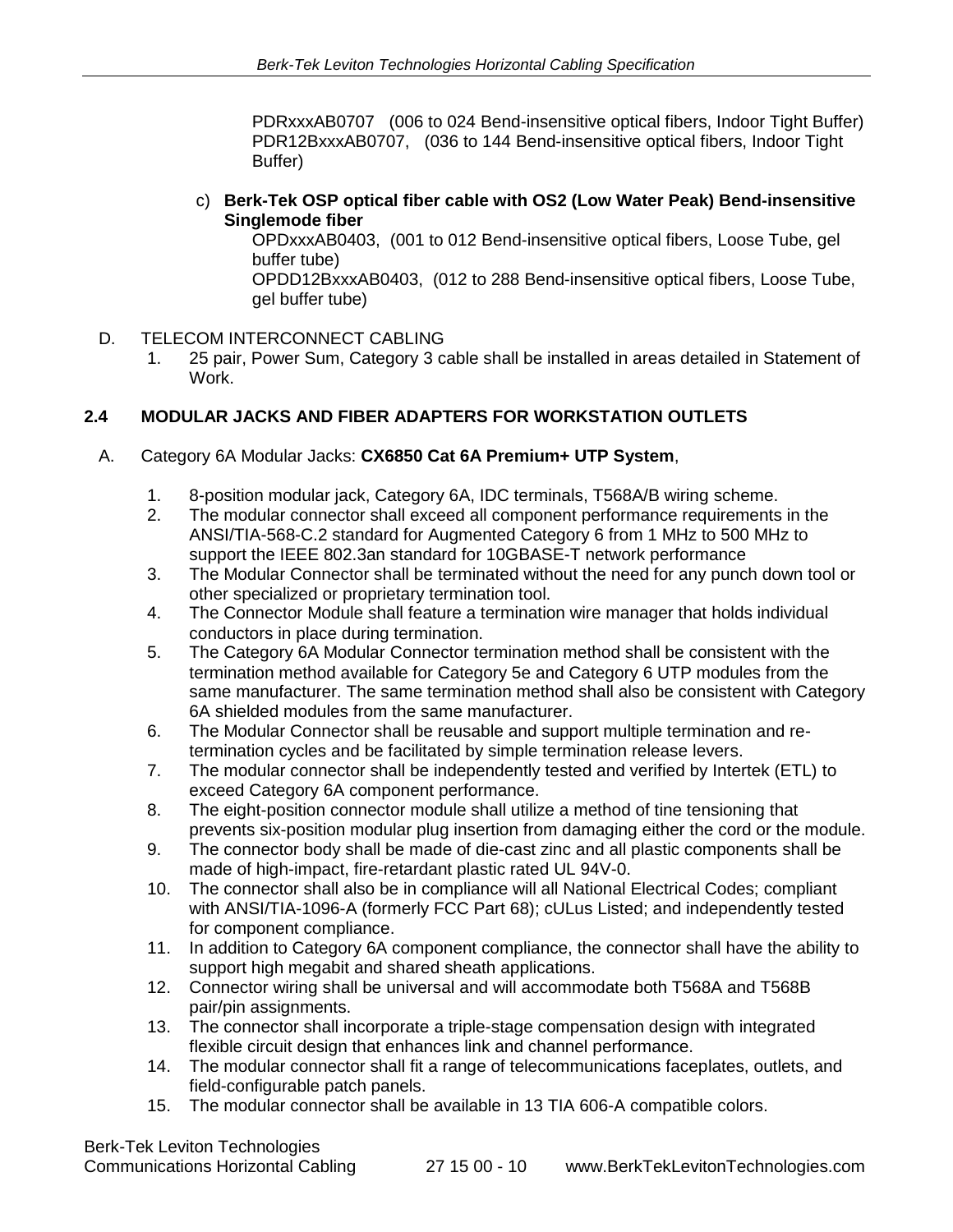- 16. Connector Module shall be supplied with interchangeable icons (voice, data, A/V, and blank, color coded to match the connector face) for easy identification and tracking of data, voice, or other functions.
- 17. Additional bulk Icons for the connector shall be available in 13 colors to facilitate a broad range of connector marking/identification options.
- 18. Connector Modules shall be available with an internal shutter to protect against dust and debris
- 19. Connector Module shall have a maximum depth of 1.31"
- 20. Each connector shall be identified on its face as CAT 6A.
- 21. Basis for design: Leviton Atlas-X1 UTP Cat 6A Connector. Category 5e, 6 & 6A Plenum Rated (UL Standard 2043).
- 22. Color: white (13 colors available).
- 23. Part Numbers: Standard version: 6AUJK-RL6 (Blue).
	- Shutter version: 6AUJK-SL6 (Blue).

Additional Icons: ICONS-IC\* (72 two-sided Icons)

- $* =$  color option
- 24. QuickPort Duplex LC Adapter, aqua adapter for OM3/OM4 Bend-insensitive Laser Optimized multimode fiber, zirconia ceramic sleeve. Use for **OM3 Fiber Optic System**, **OM4 Fiber Optic System**
	- a. Color of plastic housing: white
	- b. Part Number: Leviton 41085-LLL (Blue).
- B. Single Mode Fiber Modular Adapters for workstation outlets: Use for **OS2 Fiber Optic System**.
	- 1. QuickPort Duplex LC Adapter, blue adapter for OS1/OS2 Single Mode fiber, zirconia ceramic sleeve.
		- a. Color of plastic housing: white
		- b. Part Number: Leviton 41085-SLL (Blue).

# **2.5 WORK AREA OUTLETS**

- A. Flush-Mounted Stainless Steel Faceplates:
	- 1. 4-port Angled QuickPort dual-gang stainless steel wallplate, with ID windows
		- a. Part Number: Leviton 43081-2L4.
- B. Surface-Mounted Outlet Boxes (Plenum Rated):
	- 1. 2-port QuickPort surface-mount box, plastic, with ID window.
		- a. Color: white
		- b. Part Number: Leviton 41089-2WP (white).
	- 2. 4-port QuickPort surface-mount box, plastic, with ID window.
		- a. Color: white
		- b. Part Number: Leviton 41089-4WP (white).
	- 3. 2-port QuickPort surface-mount box, plastic, with ID window, extra-deep for shielded connectors, Cat 6A, other larger bend-radius cable applications.
		- a. Color: white
		- b. Part Number: Leviton 4S089-2WP (white)
	- 4. 4-port QuickPort surface-mount box, plastic, with ID window, extra-deep for shielded connectors, Cat 6A, other larger bend-radius cable applications.
		- a. Color: white
		- b. Part Number: Leviton 4S089-4WP (white)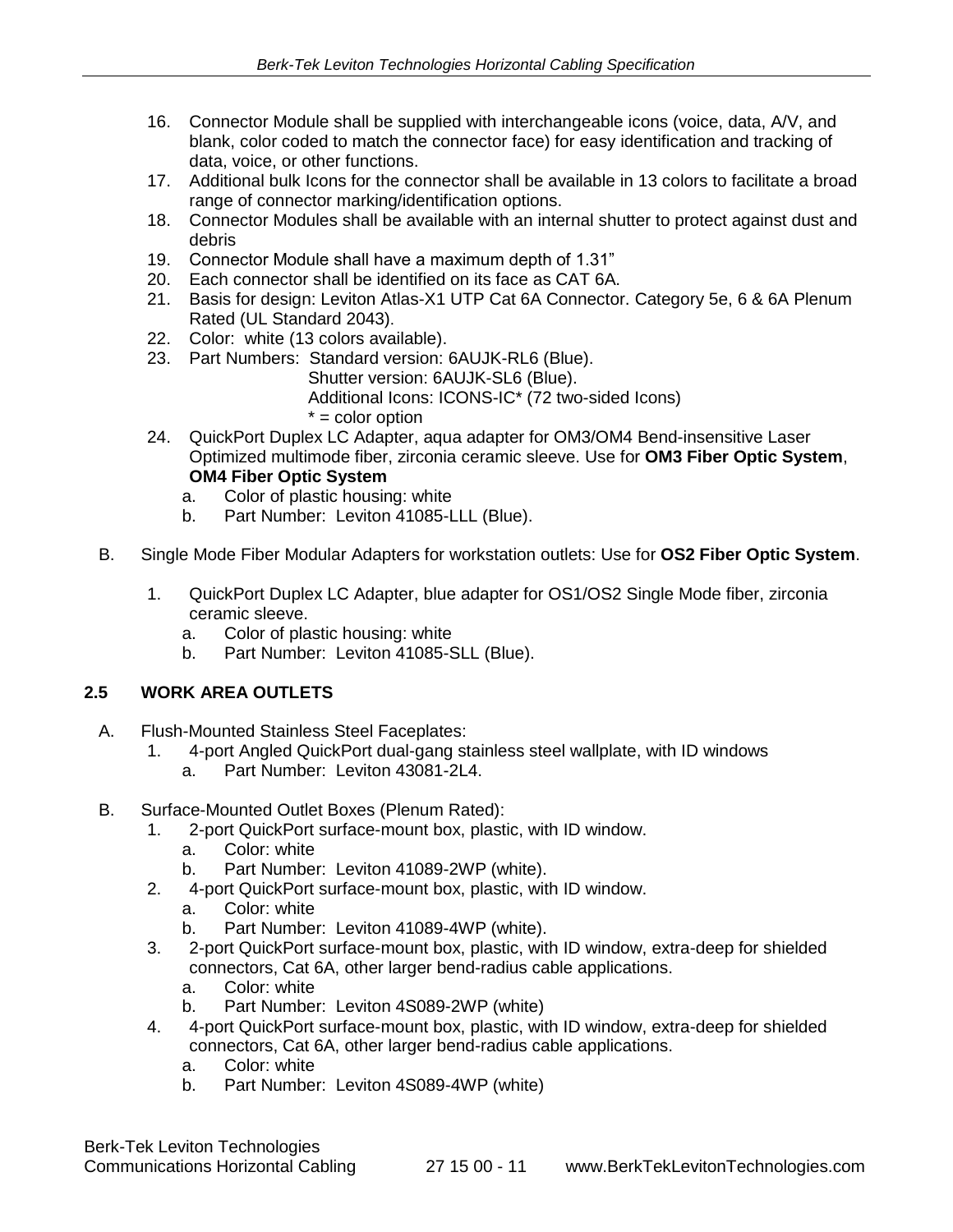- 5. Surface Box Colors: part numbers shown are for white. Also available: Ivory, Grey, and Black.
	- a. Coordinate with Architect to match finish.
	- b. (Compliant with NEC 300-22 (b)
- C. Modular Furniture Faceplates:
	- 1. 2-port furniture wallplate fits 1.38-inch by 2.63-inch furniture knockout, with ID window.
		- a. Colors: white
		- b. Part Number: Leviton 49910-SW2 (white).
	- 2. 4-port furniture wallplate fits 1.38-inch by 2.63-inch furniture knockout, with ID window.
		- a. Colors: white
		- b. Part Number: Leviton 49910-SW4 (white).
	- 3. 4-port furniture wallplate fits 1.38-inch by 2.63-inch furniture knockout, with ID window. Extra-deep version with additional room for cable bend radius.
		- a. Colors: white
		- b. Part Number: Leviton 49910-EW4 (white).
	- 4. 2-port furniture wallplate fits 1.88-inch by 2.98-inch Hermann-Miller furniture knockout, with ID window.
		- a. Colors: white
		- b. Part Number: Leviton 49910-HW2 (white).
	- 5. 4-port furniture wallplate fits 1.88-inch by 2.98-inch Hermann-Miller furniture knockout, with ID window.
		- a. Colors: white
		- b. Part Number: Leviton 49910-HW4 (white).
	- 6. Furniture Faceplate Colors: Part numbers shown are for white. Also available: Ivory, grey, and black. Coordinate with Architect to match finish.
- D. Mounting Frames for QuickPort Jacks and Connectors
	- 1. 1-port QuickPort Decora-style frame. Fits in Decora-style wallplate
		- a. Colors: white
		- b. Part Number: Leviton 41641-00W (white).
	- 2. 2-port QuickPort Decora-style frame. Fits in Decora-style wallplate
		- a. Colors: white
		- b. Part Number: Leviton 41642-00W (white).
	- 3. 3-port QuickPort Decora-style frame. Fits in Decora-style wallplate
		- a. Colors: white
		- b. Part Number: Leviton 41643-00W (white).
	- 4. 4-port QuickPort Decora-style frame. Fits in Decora-style wallplate
		- a. Colors: white
		- b. Part Number: Leviton 41644-00W (white).
	- 5. 6-port QuickPort Decora-style frame. Fits in Decora-style wallplate
		- a. Colors: white
		- b. Part Number: Leviton 41646-00W (white)
	- 6. 2-port QuickPort Duplex 106-style frame. Fits in Duplex electrical-style wallplate
		- a. Colors: white
		- b. Part Number: Leviton 41087-2WP (white).
	- 7. Decora-style wallplates for above mounting frames
		- a. Single-gang, nylon: Leviton part number 80401-0NW (white)
		- b. Dual-gang, nylon: Leviton part number 80409-0NW (white)
	- 8. 4-port QuickPort Duplex 106-style frame. Fits in Duplex electrical-style wallplate
		- a. Colors: white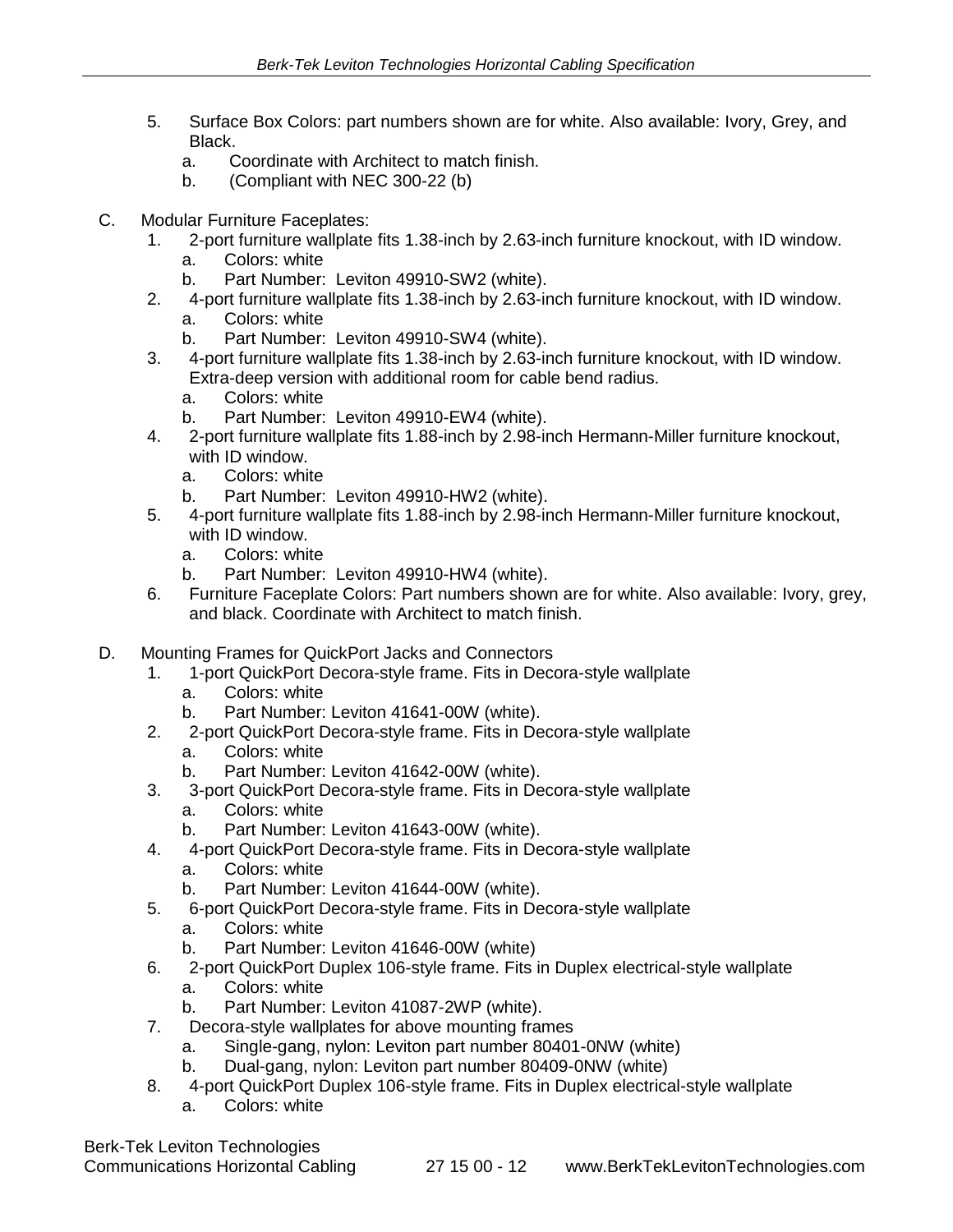- b. Part Number: Leviton 41087-QWP (white).
- 9. Duplex electrical-style wallplates for above mounting frames
	- a. Single-gang, nylon: Leviton part number 80703-00W (white) b. Dual-gang, nylon: Leviton part number 80716-00W (white)
- 10. Mounting Frame colors: Part numbers shown are for white. Also available: Light almond, ivory, grey, black (and brown for the Decora-style frames). Coordinate with Architect to match finish.
- E. **WAP Applications**: In-Ceiling Brackets Mounting QuickPort Jacks, Connectors, 1 & 2 Port Surface Mounted Box, Slack Loops.
	- 1. QuickPort In-Ceiling 2 Port Bracket, includes clip for drop wire/rod
		- a. Colors: Metal
		- b. Part Number: Leviton 49223-CBC.
- F. Multimedia Outlet System (MOS):
	- 1. Single-gang Multimedia Outlet System wallplate, plastic, with ID windows. Holds a wide variety of copper, fiber, and/or audio-video inserts.
		- a. Color: white
		- b. Part Number: Leviton 41290-SMW (white).
	- 2. Dual-gang Multimedia Outlet System wallplate, plastic, with ID windows. Holds a wide variety of copper, fiber, and/or audio-video inserts.
		- a. Color: white
		- b. Part Number: Leviton 41290-DMW (white).
	- 3. Multimedia Outlet System wallplates, Stainless Steel, with ID windows. Holds a wide variety of copper, fiber, and/or audio-video inserts.
		- a. Color: Stainless Steel
		- b. Part Numbers: Single-gang Leviton 41290-SMS (Stainless).

Dual-gang Leviton 41290-DMS (Stainless).

Three-gang Leviton 41290-TMS (Stainless).

- 4. Fiber storage/spacer ring, plastic. Fits Dual-gang Multimedia Outlet System wallplate. a. Color: white
	- b. Part Number: Leviton 41290-DRW (white).
- 5. 6-port Multimedia Outlet System surface-mount box, plastic, with ID window. Holds a wide variety of copper, fiber, and/or audio-video inserts.
	- a. Color: white
	- b. Part Number: Leviton 41296-MMW (white).
- 6. Multimedia Outlet System (MOS) colors: Part numbers shown are for white. Also available: Light almond, ivory, grey, and black (ivory, grey, and black for the fiber storage/spacer ring). Coordinate with Architect to match finish.
- 7. Multimedia Outlet System (MOS) Inserts: For a complete list of MOS Inserts available please visit www.leviton.com/mos

# **2.6 TERMINATION BLOCKS**

- A. Termination Blocks: May be used for Consolidation Point terminations, or for termination of multi-pair copper (voice) backbone cabling.
- B. Category 6A, 110-Style Blocks: **CX6850 Cat 6A Premium+ UTP System,**
	- 1. Category 6A, 64 pair, 110-style, with mounting legs, wall mount.
		- a. Part Number: Leviton 41D6A-1F4.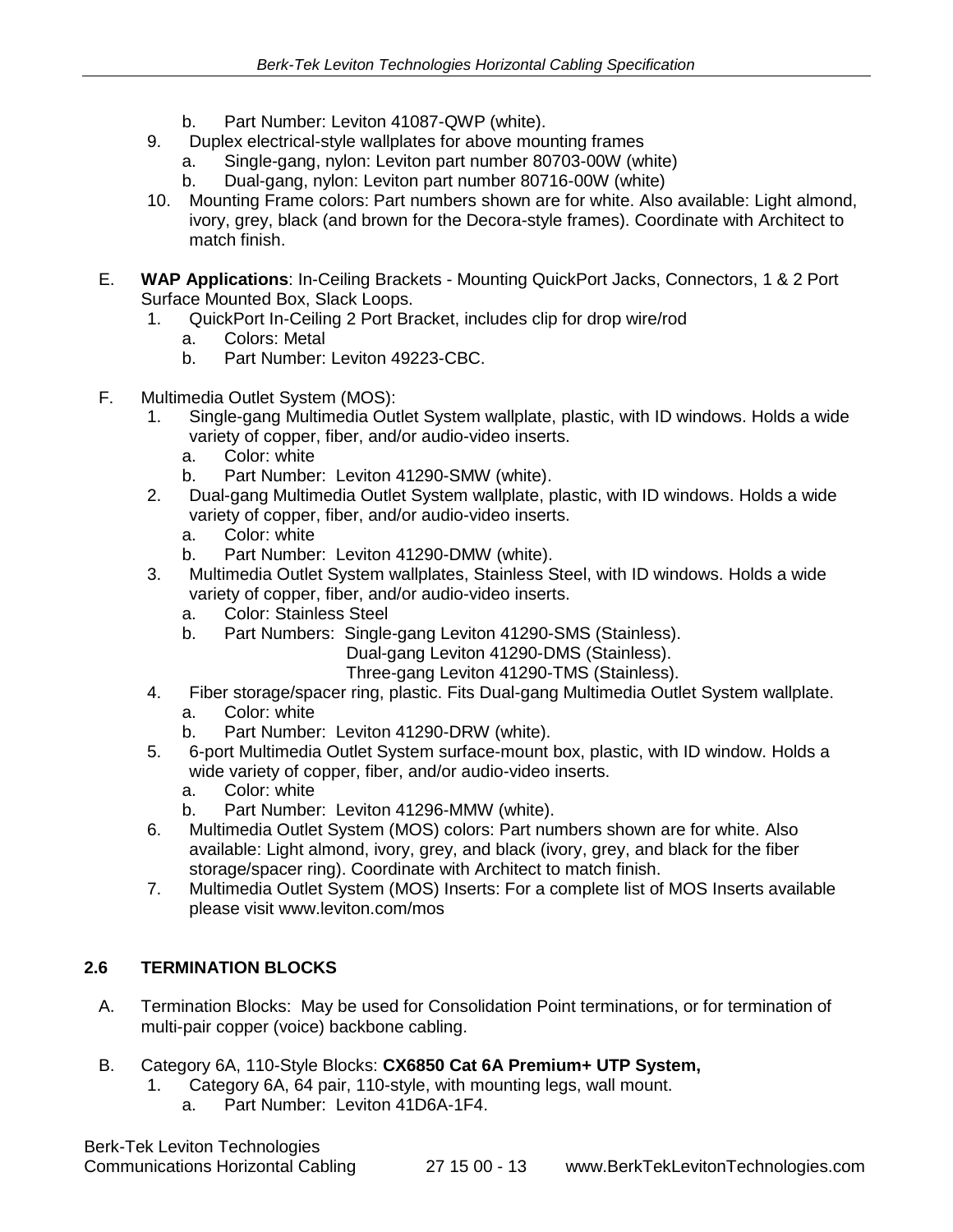# **2.7 PATCH PANELS**

- **A.** Category 6A Patch Panel: **CX6850 Cat 6A Premium+ UTP System,** 
	- 1. 48-port, flat, QuickPort, Patch Panels a. Part Number: Leviton 49255-L48.
- B. Voice Grade Patch Panel
	- 1. 24-port, flat, 110-style, Telco Patch Panel b. Part Number Leviton 49013-P24

#### **2.8 FIBER OPTIC TERMINATION ENCLOSURES and SPLICE TRAYS.** Use for **OM3 Fiber Optic System**, **OM4 Fiber Optic System**, and **OS2 Fiber Optic System**

- A. Opt-X Ultra Fiber Optic Enclosures: High-end appearance, metal and composite, rack mountable, holds various fiber adapter plates, splice trays, or MTP modules, based on connector choice and density requirements.
	- 1. 1RU Opt-X Ultra rack-mount Fiber Optic Enclosure, empty, with sliding tray.
		- a. Capacity: 72 fiber strands (LC), 3 fiber adapter plates and 3 splice trays, or 3 MTP modules
		- b. Part Number: Leviton 5R1UH-S03.
	- 2. 2RU Opt-X Ultra rack-mount Fiber Optic Enclosure, empty, with sliding tray.
		- a. Capacity: 144 fiber strands (LC), 6 fiber adapter plates and 6 splice trays, or 6 MTP modules
		- b. Part Number: Leviton 5R2UH-S06.
	- 3. 4RU Opt-X Ultra rack-mount Fiber Optic Enclosure, empty, with sliding tray.
		- a. Capacity: 288 fiber strands (LC),12 fiber adapter plates and 12 splice trays, or 12 MTP modules
		- b. Part Number: Leviton 5R4UH-S12.
- B. Splice trays
	- 1. 12-fiber Mini Splice Tray, 3.74" x 5.59"
		- a. Part Number: Leviton T5PLS-12F
	- 2. 24-fiber High-density Splice Tray, 4.5" x 7.63"
		- a. Part Number: Leviton T5PLS-24F

#### **2.9 FIBER OPTIC ADAPTER PLATES**

- A. 50ɥm Laser-optimized Multimode (LOMM) Adapter Plates, for **OM3 Fiber Optic System**, **OM4 Fiber Optic System**,
	- 1. 6-LC duplex (12-fiber) multimode OM3/OM4, aqua adapter plate, zirconia-ceramic sleeves.
		- a. Part Number: Leviton 5F100-2QL.
	- 2. 6-LC quad (24-fiber) multimode OM3/OM4, aqua adapter plate, zirconia-ceramic sleeves. a. Part Number: Leviton 5F100-4QL.

Berk-Tek Leviton Technologies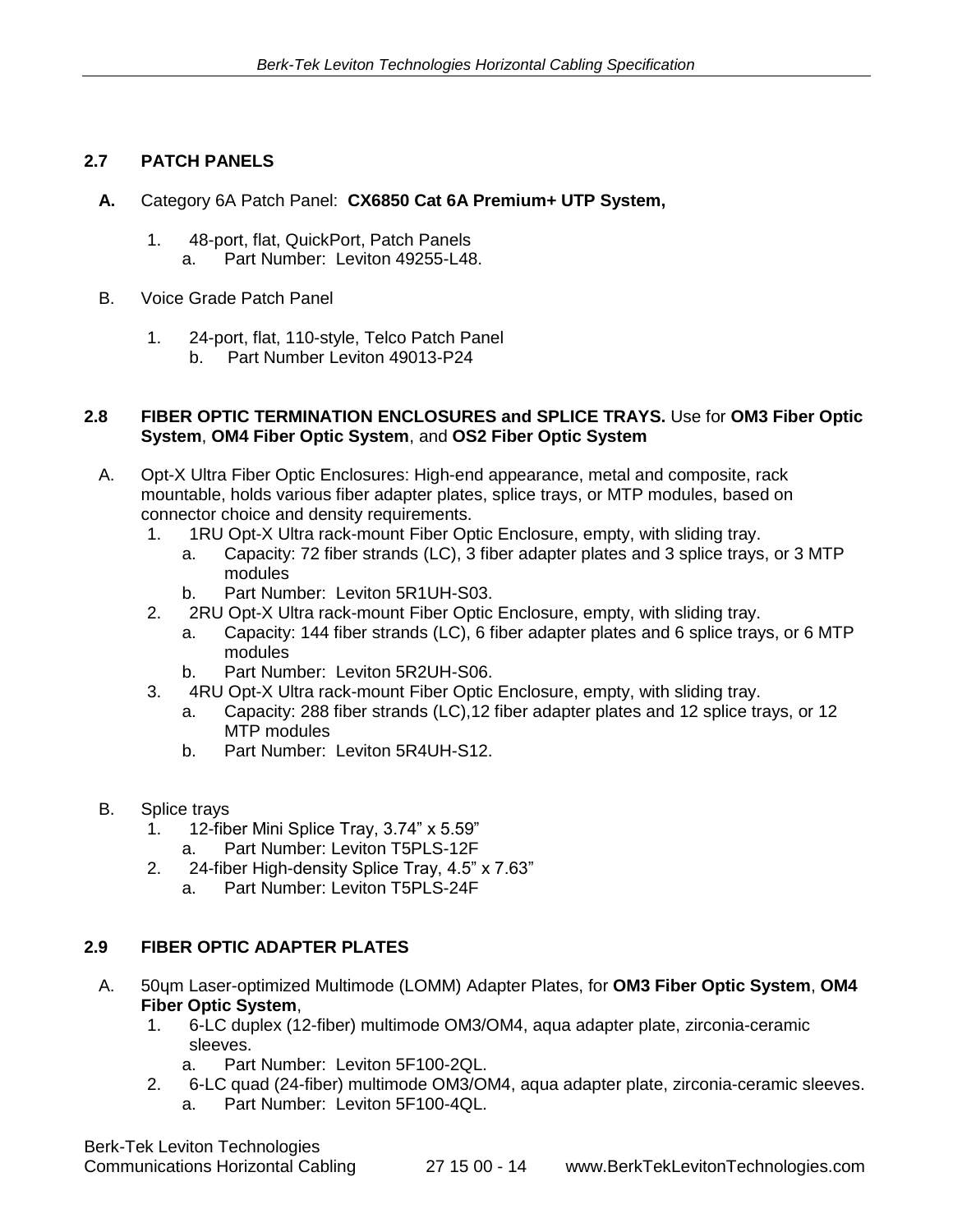- B. Single Mode Adapter Plates, for **OS2 Fiber Optic System**.
	- 1. 6-LC duplex (12-fiber) multimode OS1/OS2, blue adapter plate, zirconia-ceramic sleeves. a. Part Number: Leviton 5F100-2LL.
	- 2. 6-LC quad (24-fiber) multimode OS1/OS2, blue adapter plate, zirconia-ceramic sleeves.
		- a. Part Number: Leviton 5F100-4LL.

# **2.10 FIBER OPTIC CONNECTORS**

- **A.** OM3 and OM4 Laser-optimized Multimode (LOMM) Fiber Optic Connectors (aqua): Use for **OM3 Fiber Optic System, OM4 Fiber Optic System,** 
	- 1. FastCam LC Connector
		- a. Part Number: Leviton 49991-LLC
- B. OS2 Single Mode Fiber Optic Connectors (blue): Use for **OS2 Fiber Optic System**
	- 1. FastCam LC Connector
		- a. Part Number: Leviton 49991-SLC

#### **2.11 PATCH CORDS/JUMPERS (Contractor shall provide two (2) patch cables for each channel)**

- A. Atlas-X1 Category 6A Modular Patch Cords: **CX6850 Cat 6A Premium+ UTP System,**.
	- 1. Slim-Line style, Category 6A, shielded cord (use same cord for shielded or unshielded systems) 4-pair, stranded wire construction.
		- b. Color: 9 colors available.
		- c. Part Numbers:
			- 1) Leviton 6AS10-03L (3 feet, Blue).
			- 2) Leviton 6AS10-05L (5 feet, Blue).
			- 3) Leviton 6AS10-07L (7 feet, Blue)\*
			- 4) Leviton 6AS10-10L (10 feet, Blue).
			- 5) Leviton 6AS10-15L (15 feet, Blue).
			- 6) Leviton 6AS10-20L (20 feet, Blue).
- B. OM3, aqua. Factory-terminated, double-ended, 2-strand multimode cordage. Use for **OM3 Fiber Optic System, OM4 Fiber Optic System**
	- a. Duplex LC-Duplex LC:
		- 1) Leviton 5LDLC-M01 (1 meter)
		- 2) Leviton 5LDLC-M02 (2 meter)\*
		- 3) Leviton 5LDLC-M03 (3 meter)
		- 4) Leviton 5LDLC-M05 (5 meter)
		- 5) Leviton 5LDLC-M10 (10 meter)
- C. Single Mode Fiber Optic Jumpers:
	- 1. OS2, yellow. Factory-terminated, double-ended, 2-strand multimode cordage, UPC polish. Use for **OS2 Fiber Optic System**
		- a. Duplex LC-Duplex LC:
			- 1) Leviton UPDLC-S01 (1 meter)
			- 2) Leviton UPDLC-S02 (2 meter)\*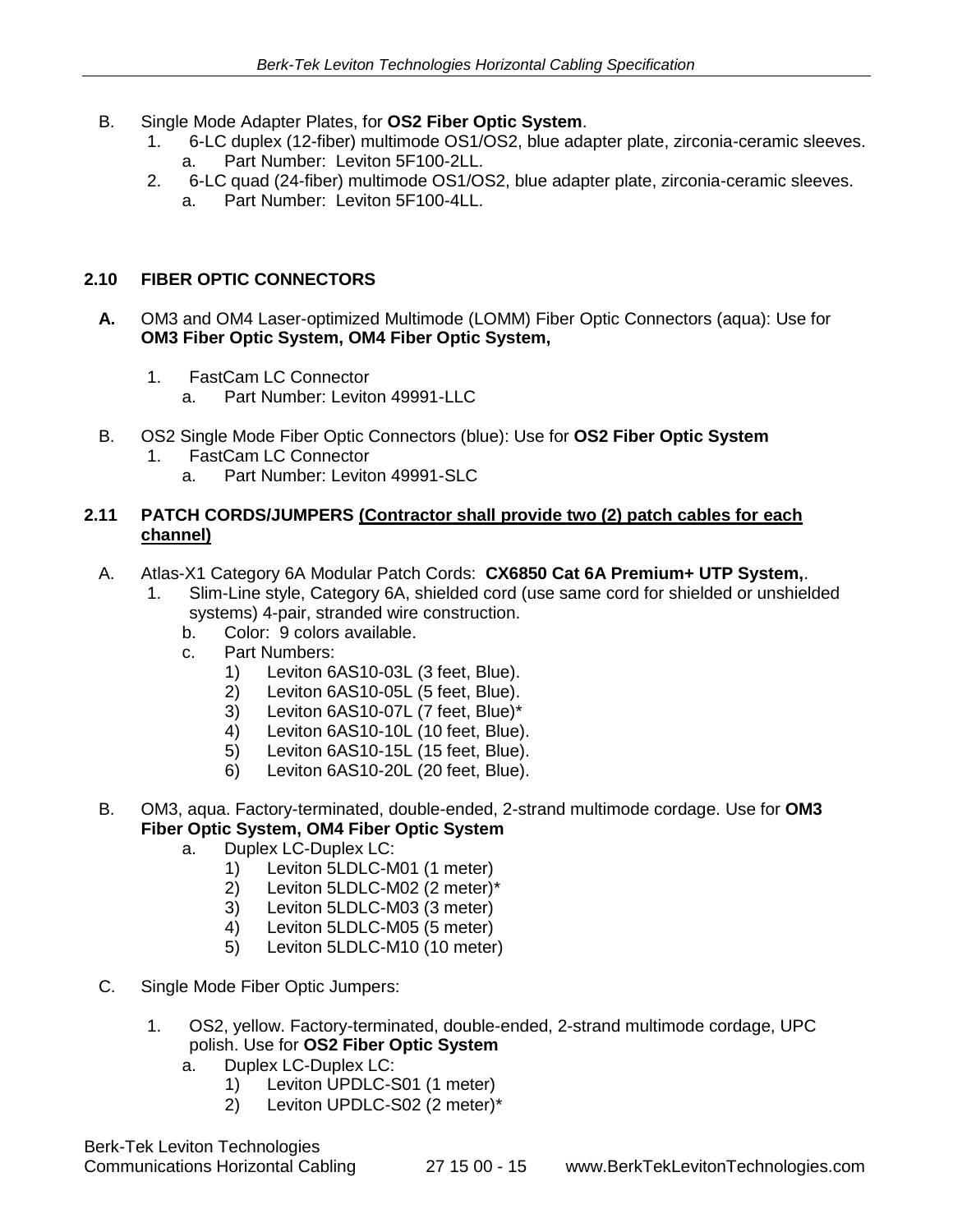- 3) Leviton UPDLC-S03 (3 meter)
- 4) Leviton UPDLC-S05 (5 meter)
- 5) Leviton UPDLC-S10 (10 meter)

# **2.12 PIGTAILS**

- 1. 50.125um OM3 LC Pigtail kits
	- a. 12-Fiber individual color coded
		- 1) Leviton 5LPLC-KIT

#### **2.13 RACKING**

i. Eaton B-Line 7' Relay Rack SB556084XUFB

#### **2.14 VERTICAL AND HORIZONTAL CABLE MANAGERS**

- 1. B-Line Vertical and Horizonal Manager
	- ii. Eaton B-Line 10" Vert Double Sided SB864810D084FB<br>iii. Eaton B-Line 6" Vert Double Sided SB86486D084FB
	- 6" Vert Double Sided SB86486D084FB
	- iv. Eaton B-Line 2RU Hori. Double SB87019D2FB
		- v. Other Eaton B-Line components as needed

#### **2.15 BASKET TRAY**

2. Wirebasket applications (non-closet):

| i. Eaton B-Line  | 12' x 4" Wirebasket | FT4X12X10 |
|------------------|---------------------|-----------|
| ii. Eaton B-Line | 18" x 4" Wirebasket | FT4X18X10 |

- iii. Eaton B-Line Connectors **FTSWN**
- iv. Eaton B-Line Hanging clip WB46H
- v. Eaton B-Line Trapeze 12" FTB12CT
- vi. Eaton B-Line Trapeze 18" FTB18CT
- vii. Eaton B-Line Wall brackets 12" FTB12CS
- viii. Eaton B-Line Wall Brackets 18" FTB18CS
- ix. Eaton B-Line Wall Termination Kit FTA9WTK
- x. Eaton B-Line Drop out DROP OUT
- xi. Eaton B-Line Rubber cups B719EB
- xii. Eaton B-Line Ground bolt GROUND BOLT
- xiii. Other Eaton B-Line components as needed

# **2.16 Ladder Rack (telecommunication rooms)**

| xiv. Eaton B-Line   | 12" Ladder rack        | SB17U12BFB  |
|---------------------|------------------------|-------------|
| xv. Eaton B-Line    | 18" Ladder rack        | SB17U18BFB  |
| xvi. Eaton B-Line   | <b>Butt splice Kit</b> | SB2107BZ    |
| xvii. Eaton B-Line  | <b>Junction Splice</b> | SB2101ABZ   |
| xviii. Eaton B-Line | 90 Deg. Vert.- 12"     | SB17VRB12FB |

Berk-Tek Leviton Technologies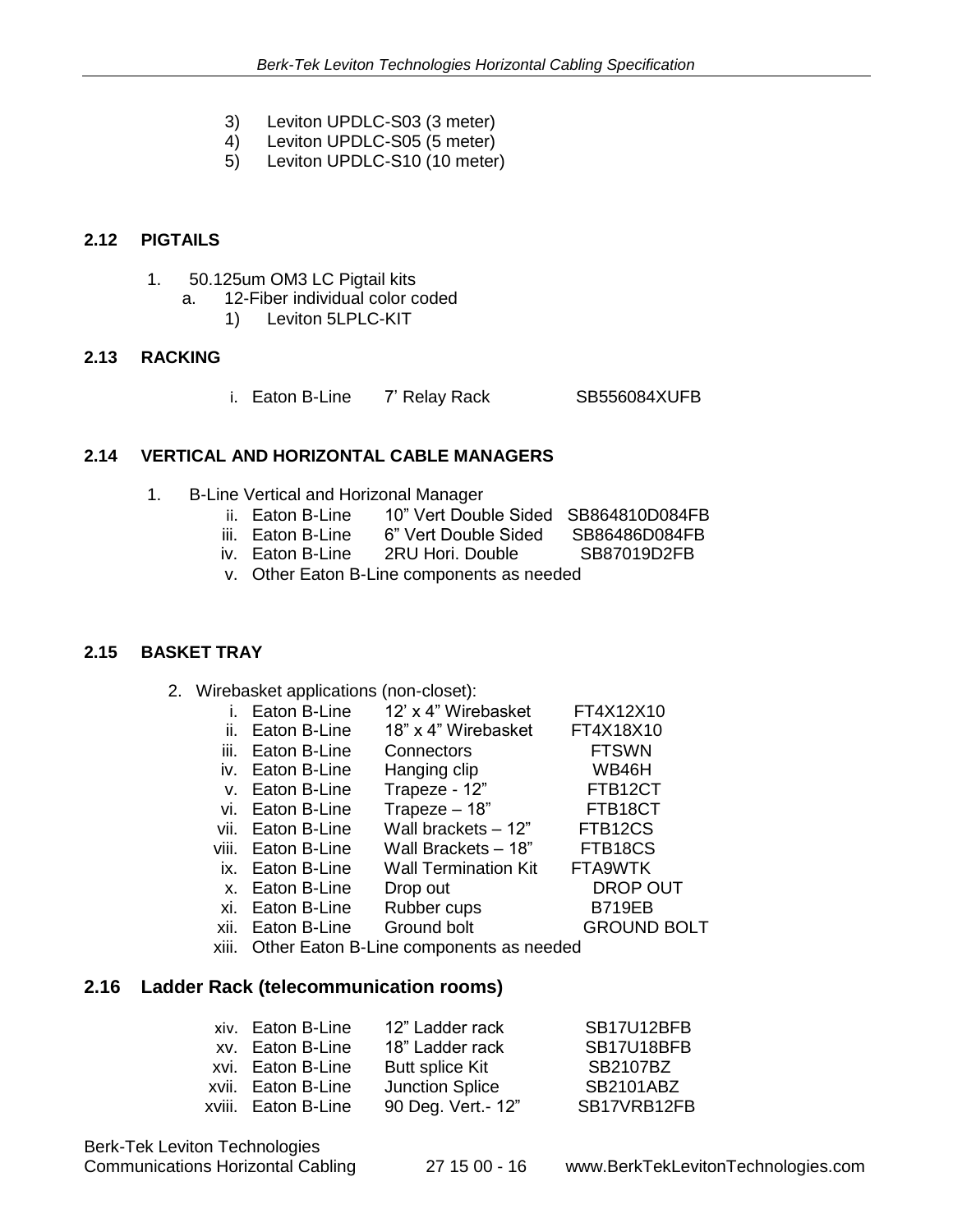| xix.    | Eaton B-Line | 90 Deg. Vert.- 18"                      | SB17VRB18FB       |
|---------|--------------|-----------------------------------------|-------------------|
| XX.     | Eaton B-Line | 90 Deg. Hori - 12"                      | SB17HRB12FB       |
| xxi.    | Eaton B-Line | 90 Deg. Hori - 18"                      | SB17HRB18FB       |
| xxii.   | Eaton B-Line | Support Kit - Kit                       | <b>SB2118ABZ</b>  |
| xxiii.  | Eaton B-Line | <b>Wall Support Kit</b>                 | <b>SB2114AFB</b>  |
| xxiv.   | Eaton B-Line | Foot Kit                                | <b>SB2106ABZ</b>  |
| XXV.    | Eaton B-Line | Triangular Sup - 12"                    | <b>SB21312KFB</b> |
| xxvi.   | Eaton B-Line | Triangular Sup - 18"                    | <b>SB21318KFB</b> |
| xxvii.  | Eaton B-Line | Wall Support - 12"                      | SB211312FB        |
| xxviii. | Eaton B-Line | Wall Support - 18"                      | SB211318FB        |
| xxix.   | Eaton B-Line | Rack Top Plate Kit-12"                  | <b>SB21312FB</b>  |
| XXX.    | Eaton B-Line | Rack Top Plate Kit-18"                  | <b>SB21318FB</b>  |
| xxxi.   | Eaton B-Line | Drop Out - 12"                          | SB2129U12FB       |
| xxxii.  | Eaton B-Line | Drop Out - 18"                          | SB2129U18FB       |
| xxxiii. | Eaton B-Line | End caps                                | <b>SB110A1B</b>   |
| xxxiv.  | Eaton B-Line | Grounding Bar Kit                       | SBTMGB12K         |
| XXXV.   |              | Other Eaton B-Line components as needed |                   |

# **2.17 MISCELLANEOUS PATHWAY**

3. J-Hook Applications

| i. Eaton B-Line | $\frac{3}{4}$ " J-Hook    | BCH <sub>12</sub> |
|-----------------|---------------------------|-------------------|
|                 | $A$ $F(A \cap Y)$ illasiz | <b>DOLIO4</b>     |

- ii. Eaton B-Line 1 5/16" J-Hook BCH21
- 
- iii. Eaton B-Line 2" J-Hook BCH32<br>iv. Eaton B-Line 4" J-Hook BCH64 iv. Eaton B-Line 4" J-Hook BCH64
- v. Various variations based on mounting applications for above, match color of environment if exposed

# **2.18 FIRE STOP**

1. STI Firestop

| vi. STI   | 36" Cu. In Tube Putty           | <b>SSP100</b>     |                 |
|-----------|---------------------------------|-------------------|-----------------|
| vii. STI  | $1" \times 4" \times 9"$ Pillow | <b>SSB14</b>      |                 |
| viii. STI | $2" \times 6" \times 9"$ Pillow | <b>SSB26</b>      |                 |
| ix. STI   | 1" Ready Sleeve                 | <b>FS100</b>      | Where specified |
| x. STI    | 2" Ready Sleeve                 | <b>FS200</b>      | Where specified |
| xi. STI   | 4" Ready Sleeve                 | <b>FS400</b>      | Where specified |
| xii. STI  | EZ-Path 1 $\frac{1}{2}$         | EZD <sub>22</sub> | Where specified |
| xiii. STI | EZ-Path 3"                      | EZDP33FWS         | Where specified |
| xiv. STI  | EZ-Path 4"                      | EZDP44            | Where specified |
|           |                                 |                   |                 |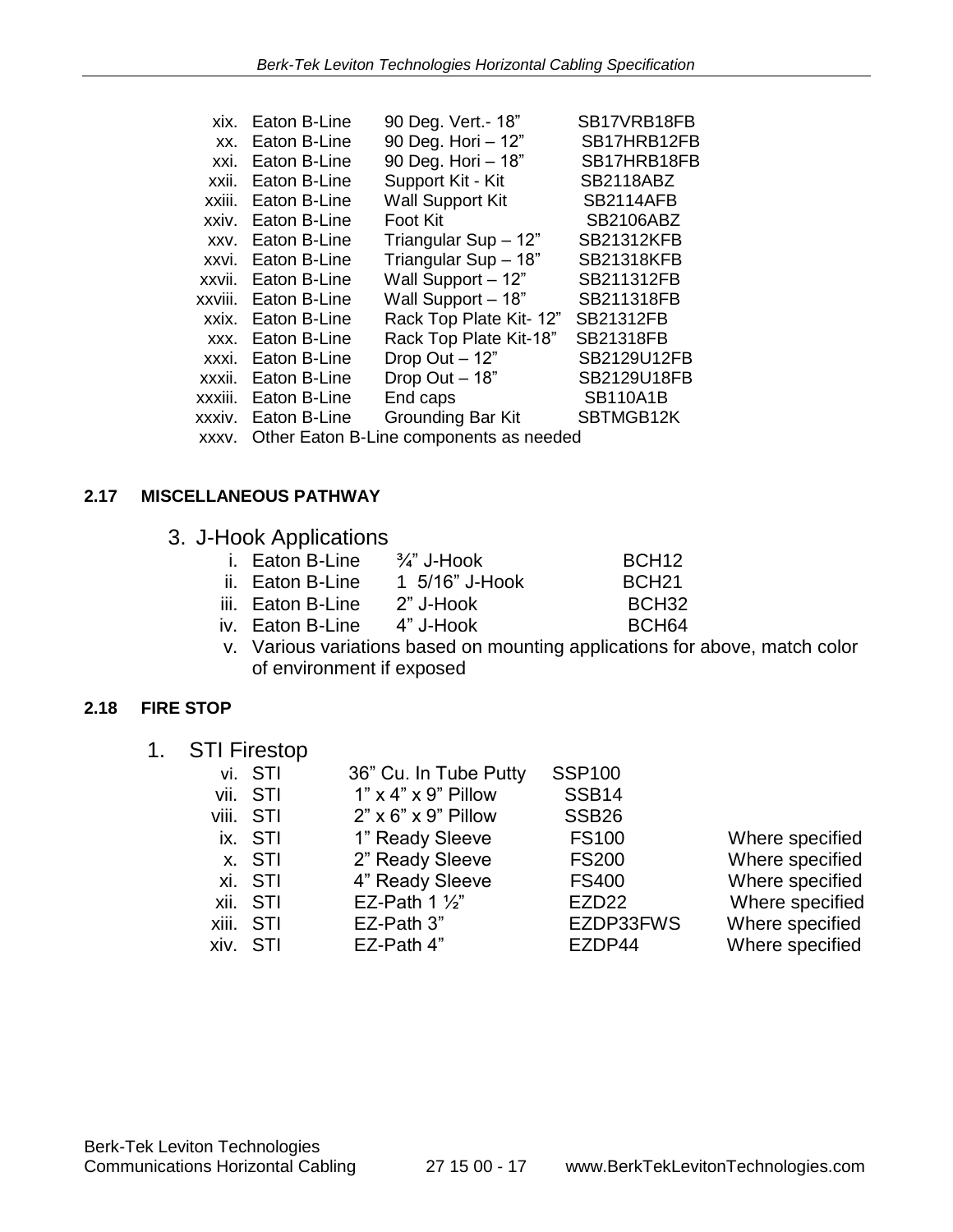# **PART 3 EXECUTION**

# **3.1 EXAMINATION**

- A. Examine areas to receive communications horizontal cabling.
- B. Notify Architect of conditions that would adversely affect installation or subsequent use.
- C. Do not begin installation until unacceptable conditions are corrected.

# **3.2 CONTRACTOR QUALIFICATIONS**

- A. Any contractor offering a proposal for this project must meet the minimum requirements listed below and provide written, hard copy documentation of these qualifications with their proposal:
	- Certified Leviton Certified Contractor and be able to offer the Certified System Warranty.
	- BICSI Corporation member organization
	- RCDD on staff
- B. Primary line of business communications structured cabling
- C. Five (5) years' experience in the installation of optical fiber cables, including splicing, terminating and testing. Testing on optical fiber cable shall include single and multi-mode.
- D. Three (3) years' experience in the installation of Category 6A Unshielded Twisted Pair copper cables for voice and data distribution systems, including splicing, terminating and testing. Testing of Category 6A copper cable shall include complete testing and verification as outlined in the TIA cable standards.
- E. Five (5) references for project of equivalent scope, type and complexity of work completed within the last five (5) years. The Contractor shall submit as proof, supporting documents and the names, addresses and telephone numbers of the operating personnel who can be contacted regarding the installation system.
- F. Licensed NC Contractor
- G. The Contractor must have a minimum of one (1) Registered Communications Distribution Designer (RCDD) as recognized by Building Industry Consulting Service International (BICSI) The RCDD shall be responsible for compliance of work with the referenced standards and guidelines. Professional resume and proof of current registration shall be supplied for approval at the time of bid. The RCDD shall be named as the project manager for the project. All supervisors assigned to the installation of this system or any of its components shall be Building Industry Consulting Services International (BICSI) Certified Cabling Installation Technicians, Installer Level II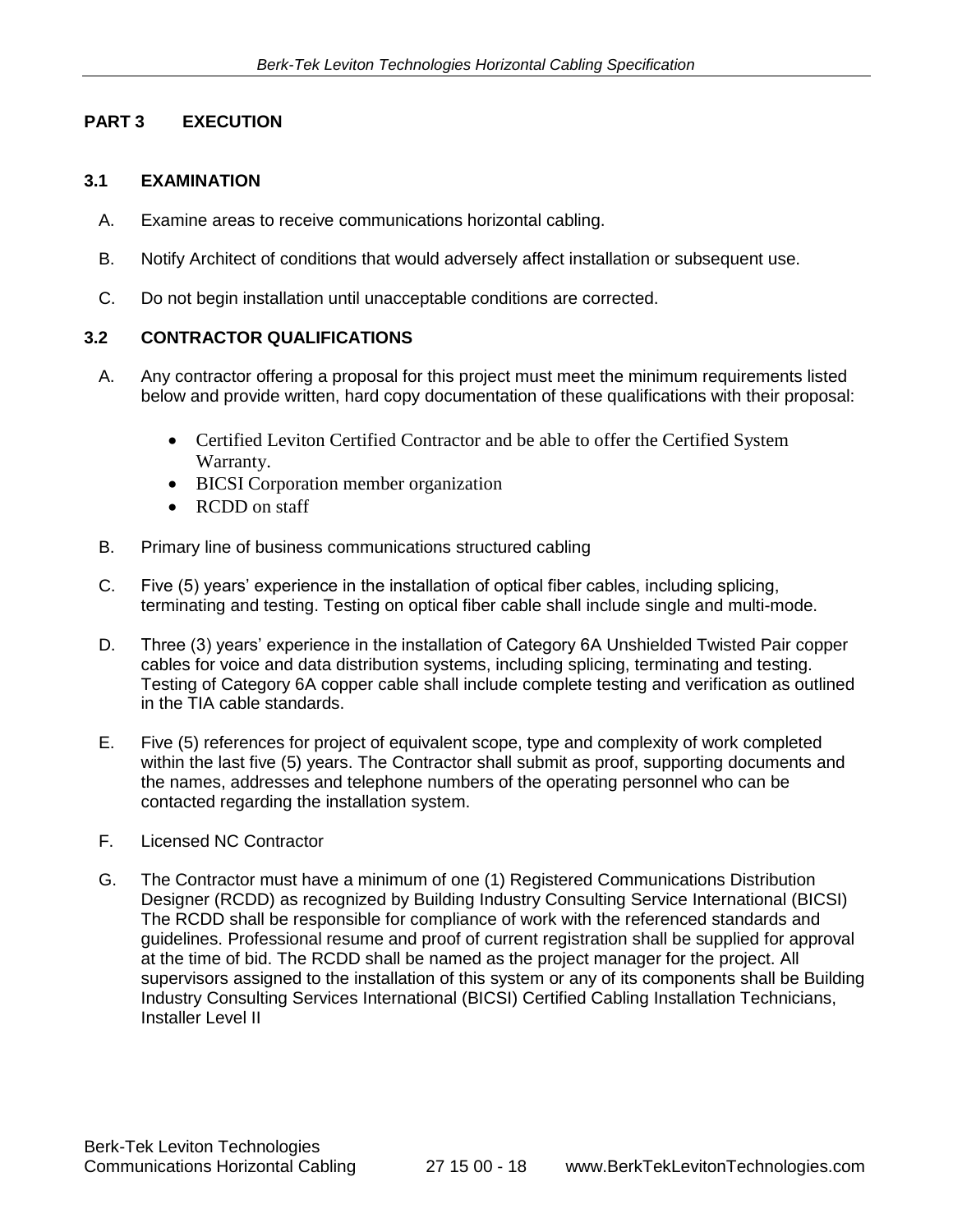# **3.3 INSTALLATION – GENERAL**

- A. Install communications horizontal cabling in accordance with manufacturer's instructions, ANSI/TIA-568-C.0, ANSI/TIA-568-C.1, ANSI/TIA-569-C, BICSI TDMM, and NFPA 70.
- B. Field Terminated Copper and Fiber Optic Patch Cords and Jumpers**: Not allowed**.
- C. Copper Patch Cords and Fiber Jumpers: Manufactured by Leviton Network Solutions. Contractor SHALL provide all copper and/or fiber patch cords for every horizontal cable channel.
- D. Install cables after building interior has been physically protected from weather and mechanical work likely to damage cabling has been completed.
- E. Ensure cable pathways are completely and thoroughly cleaned before installing cabling.
- F. Inspect installed conduit, wireway, cable trays, and innerduct.
- G. Clean additional enclosed raceway and innerduct systems furnished.
- H. Provide protection for exposed cables where subject to damage.
- I. Abrasion Protection:
	- 1. Provide abrasion protection for cable or wire bundles which pass through holes or across edges of sheet metal.
	- 2. Use protective bushings to protect cables.
- J. Velcro
	- 1. Cable Ties SHALL not be used anywhere in the horizontal infrastructure
	- 2. Velcro wraps shall be used for all cable bundles where needed. Plenum-rated Velcro wraps are available from Leviton.
- K. Where possible, route cables in overhead cable trays and inside wire management systems attached to equipment cabinets and racks.
	- 1. Use Velcro to restrain cabling installed outside of wire management systems on racks or in cabinets.
	- 2. Cable Trays: Do not exceed 50 percent fill.
- L. Pull Cord:
	- 1. Nylon, 1/8-inch minimum.
	- 2. Co-install with cables installed in conduit.
- M. Cable Raceways: Do not fill greater than ANSI/TIA-569-B maximum fill for particular raceway type.
- N. Support horizontal cables at a maximum of 48-inch (1.2 to 1.5-m) **irregular intervals**, if Jhook or trapeze system is used to support cable bundles.
- O. Do not allow cables to rest on acoustic ceiling grids, plumbing pipes, or electrical conduits.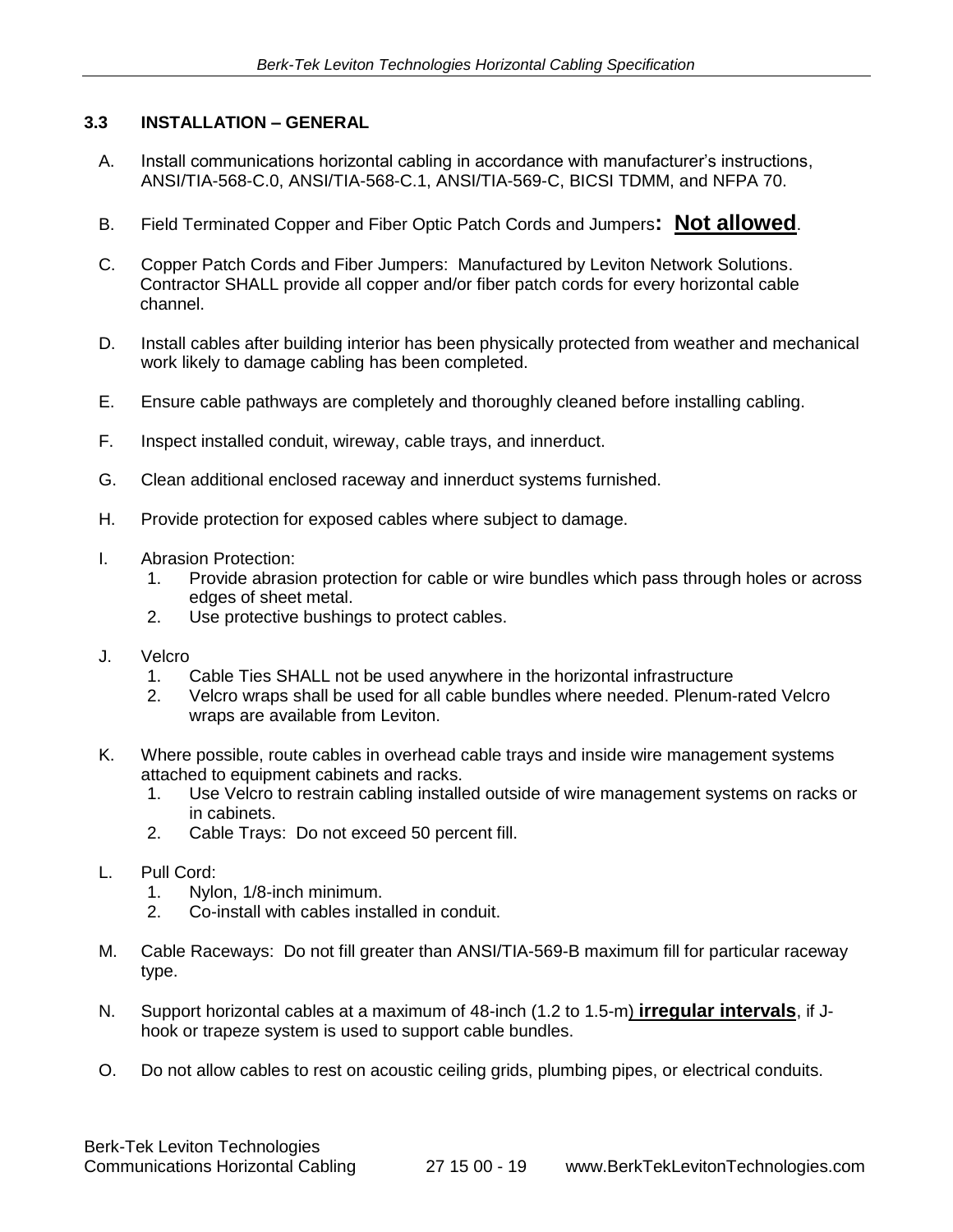- P. Bundle horizontal distribution cables in groups of no more than amount of cables designed for by cable support manufacturer, based on cable OD and weight
- Q. Fire-Sprinkler System:
	- 1. Install cables above fire-sprinkler system.
	- 2. Do not attach cables to fire-sprinkler system or ancillary equipment or hardware.
	- 3. Install cable system and support hardware so that it does not obscure valves, fire alarm conduit, boxes, or other control devices.
- R. Do not attach cables to ceiling grid or lighting fixture wires.
- S. Install appropriate carriers to support cabling, where support for horizontal cables are required.
- T. Replace before final acceptance, cables damaged or exceeding recommended installation parameters during installation.
- U. Paint SHALL NOT be applied to any part of the cable or connectivity components.

# **3.4 DISTRIBUTION SYSTEM**

All communications manholes shall be constructed in accordance with the plan and section view drawings in the UNCP-DOIT Telecommunications Design & Standards Guideline. All new manholes shall be fitted with cable racking hardware.

#### **A. Entrance Duct**

Unless specifically directed by the UNCP-DOIT department, all new buildings will be designed with a minimum quantity of four 4 inch entrance conduits. This conduit will be of a rigid metallic construction or 4 inch Schedule 40 PVC encased in concrete pending approval and inspection by UNCP Planning & Construction and will extend from a communications manhole, designated by the UNCP-DOIT department, to the intermediate distribution frame in the building. All of these conduits shall be fitted with (1) 3" x 3 sleeve inner ducts. All conduits and inner ducts shall be installed with marked pull tapes. The service entrance conduits shall appear and be positioned in the right rear corner of the IDF (intermediate distribution frame), 4 inches from the rear wall, and shall be stubbed 4 inches above the finished floor. Plastic bushings shall be installed on each entrance duct. In general, no more than two 90 degree bends between the manhole and the building will be permitted.

#### **Entrance Duct – continued**

The use of LB, LL, or LR fittings will not be approved. All metallic entrance conduits shall be installed in accordance with National Electric Code Article 250 and 800-12C. If the service entrance ducts penetrate or appear in the building before final termination in the building's IDF, they should transition to metallic conduit (if PVC) in an accessible and appropriately sized junction box. If the distance between the point of transition and the building IDF exceeds 50 ft., then at least one of the quantities of exposed entrance conduits **MUST** be rigid. In addition, where a transition junction box is installed, one of the other conduits that extend to the IDF shall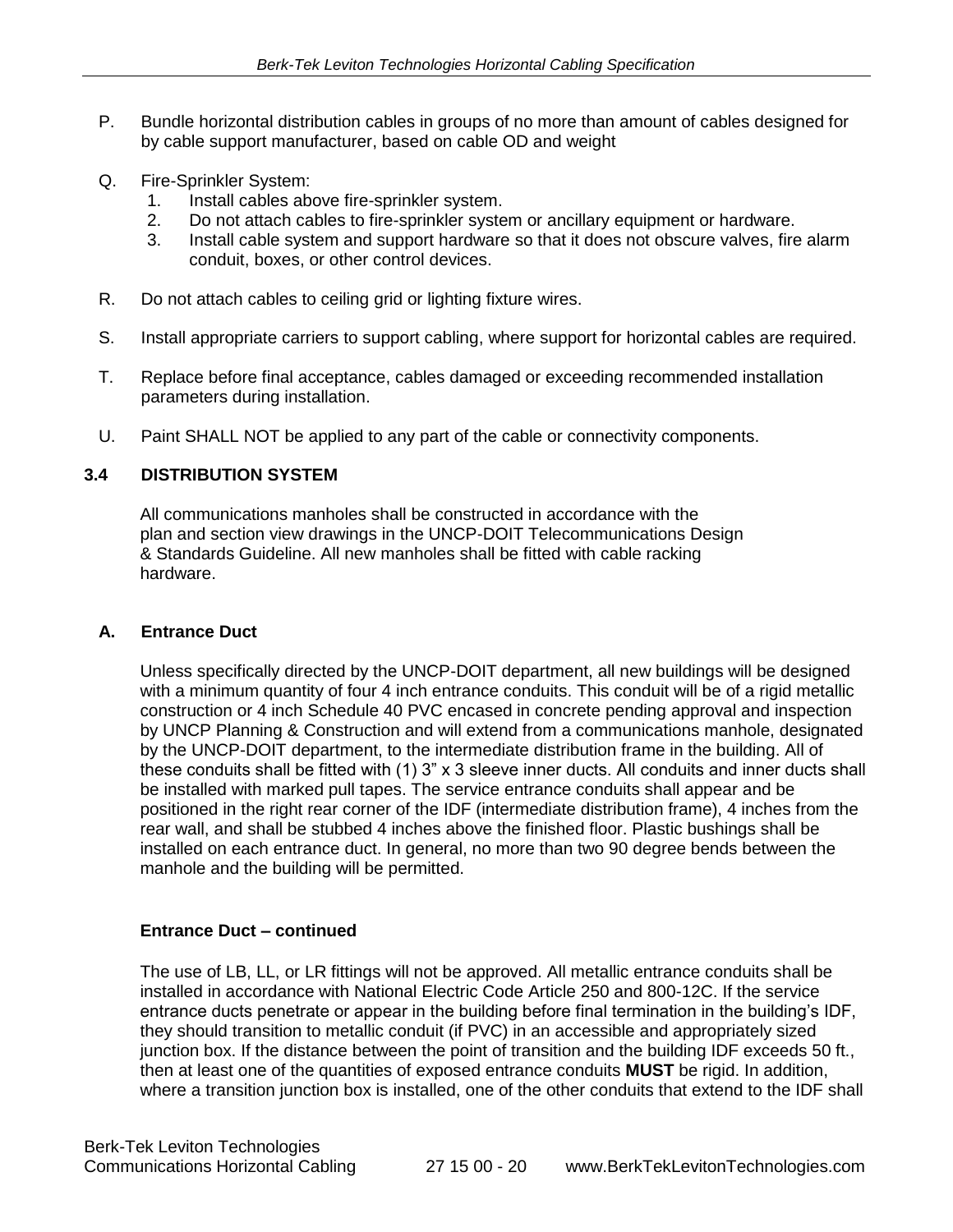be fitted with three 1-1/4" rated inner ducts. Contractor shall consult with the UNCP-DOIT Networking Group when special pull boxes or junction boxes are required.

# **B. Duct bank between Manholes**

All Telecommunications duct banks shall allow no more than 180 degrees of bends between manholes. No short radius 90 degree bends are allowed.

# **C. Acceptance of Ductbank**

All ductbank both from the manhole to the building, and between manholes shall be inspected and approved by a representative from the University's Planning & Construction department prior to the placement of any concrete. Additionally, this ductbank shall be mandreled after completion. After a duct line is completed, a standard flexible mandrel shall be used for cleaning followed by a brush with stiff bristles. Mandrels shall be at least 12 inches long and have diameters 1/4 inch less than the inside diameter of the duct being cleaned.

# **3.5 INSTALLATION – UNSHIELDED TWISTED-PAIR CABLES**

- A. Install unshielded twisted-pair cables in accordance with manufacturer's instructions.
- B. Install cables in continuous lengths from origin to destination, without splices, except for transition points or consolidation points.
- C. Where transition points or consolidation points are allowed, they shall be located in accessible locations and housed in enclosure intended and suitable for the purpose.
- D. Cable Minimum Bend Radius and Maximum Pulling Tension:
	- 1. Do not exceed bend radius for UTP =  $4 \times$  Cable OD, FTP =  $4 \times$  Cable OD.
	- 2. Install unshielded twisted-pair cables so that there are no bends smaller than 4 times cable outside diameter at any point in the run and at the termination field.
	- 3. Pulling Tension on 4-Pair UTP Cables: Do not exceed 25 ft.lb. for 4-pair UTP cable.
- E. Separation from Power Lines: Provide following minimum separation distances between pathways for copper communications cables and power wiring of 480 volts or less:
	- 1. Open or Nonmetal Communications Pathways:
		- a. Electric motors, fluorescent light fixtures, and unshielded power lines carrying up to 3 kVA: 12 inches.
		- b. Electrical equipment and unshielded power lines carrying more than 5 kVA: 36 inches.
		- c. Large electrical motors or transformers: 48 inches.
	- 2. Grounded Metal Conduit Communications Pathways:
		- a. Electrical equipment and unshielded power lines carrying up to 2 kVA: 2-1/2 inches.
		- b. Electrical equipment and unshielded power lines carrying from 2 kVA to 5 kVA: 6 inches.
		- c. Electrical equipment and unshielded power lines carrying more than 5 kVA: 12 inches.
		- d. Power lines enclosed in grounded metal conduit (or equivalent shielding) carrying from 2 kVA to 5 kVA: 3 inches.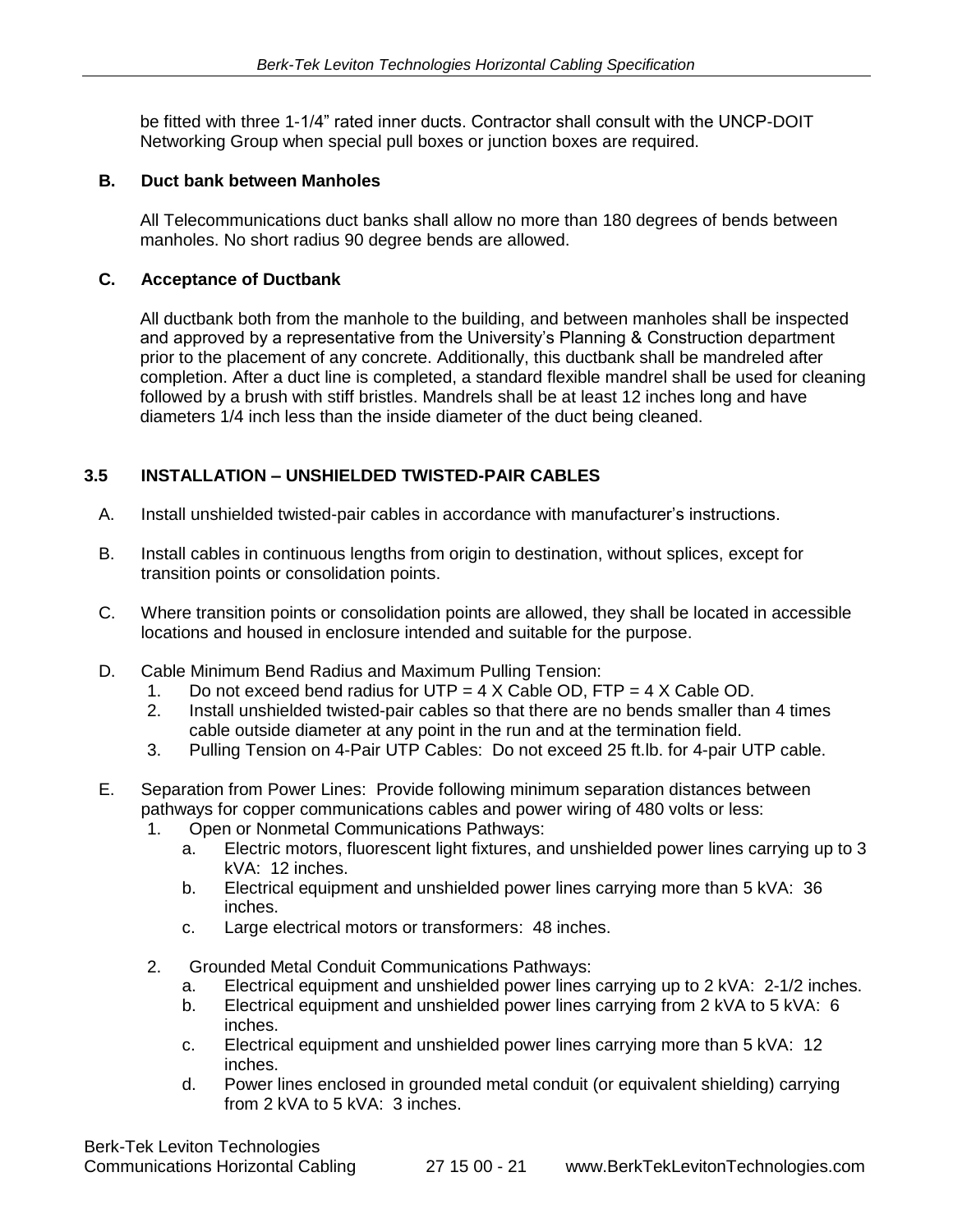e. Power lines enclosed in grounded metal conduit (or equivalent shielding) carrying more than 5 kVA: 6 inches.

# **3.6 INSTALLATION – UNSHIELDED TWISTED-PAIR TERMINATION (Permanent Link Only)**

- A. Coil cables to house cable coil without exceeding manufacturer's bend radius.
	- 1. In hollow wall installations where box eliminators are used, store excess wire in wall.
	- 2. Store no more than 12 inches of UTP and 36 inches of fiber slack.
	- 3. Loosely coil excess slack and store in ceiling above each drop location, when there is not enough space present in outlet box to store slack cables.
- B. Dress and terminate cables in accordance with ANSI/TIA-568-C.0, ANSI/TIA- C.1, BICSI TDMM, and manufacturer's instructions.
- C. As a general rule for new construction, recessed outlet boxes will be used for voice, data, and video services. Outlet boxes shall be double gang 4" x 4" x 2-1/8" deep and shall be fitted with a double gang plaster or raised ring. Each outlet box will extend 11/4" conduit and each conduit will have no more than two 90 degree bends between the outlet and the designated TR or cable tray. If more than two 90 degree bends are required, a fully accessible pull box must be installed with locations of pull boxes shown on the as-built drawings. The use of LB, LL, and LR fittings will not be approved. Telecommunications outlets are not be to be "looped" in the same run of conduit.
- D. Terminate 4-pair cables on jack and patch panels using T568-B or T568-A wiring scheme.
- E. Pair Untwist at Termination: Do not exceed 12 mm (1/2 inch).
- F. Bend Radius of Horizontal Cables:
	- 1. Not less than 4 times OD of UTP cables.
	- 2. Not less than 4 times OD of FTP cables.
- G. Maintain cable jacket to within 25 mm (1 inch) of termination point.
- H. Neatly bundle cables and dress to their respective panels or blocks.
	- 1. Feed each panel or block by individual bundle separated and dressed back to point of cable entrance into rack or frame.

# **3.7 INSTALLATION – OPTICAL FIBER CABLES**

- A. Place fiber optic cables to maintain minimum cable bend radius limits specified by manufacturer or 15 times cable diameter, whichever is larger.
- B. Use care when handling fiber optic cables.
	- 1. Carefully monitor pulling tension so as not to exceed limits specified by manufacturer.
- C. Do not splice horizontal fiber optic cables.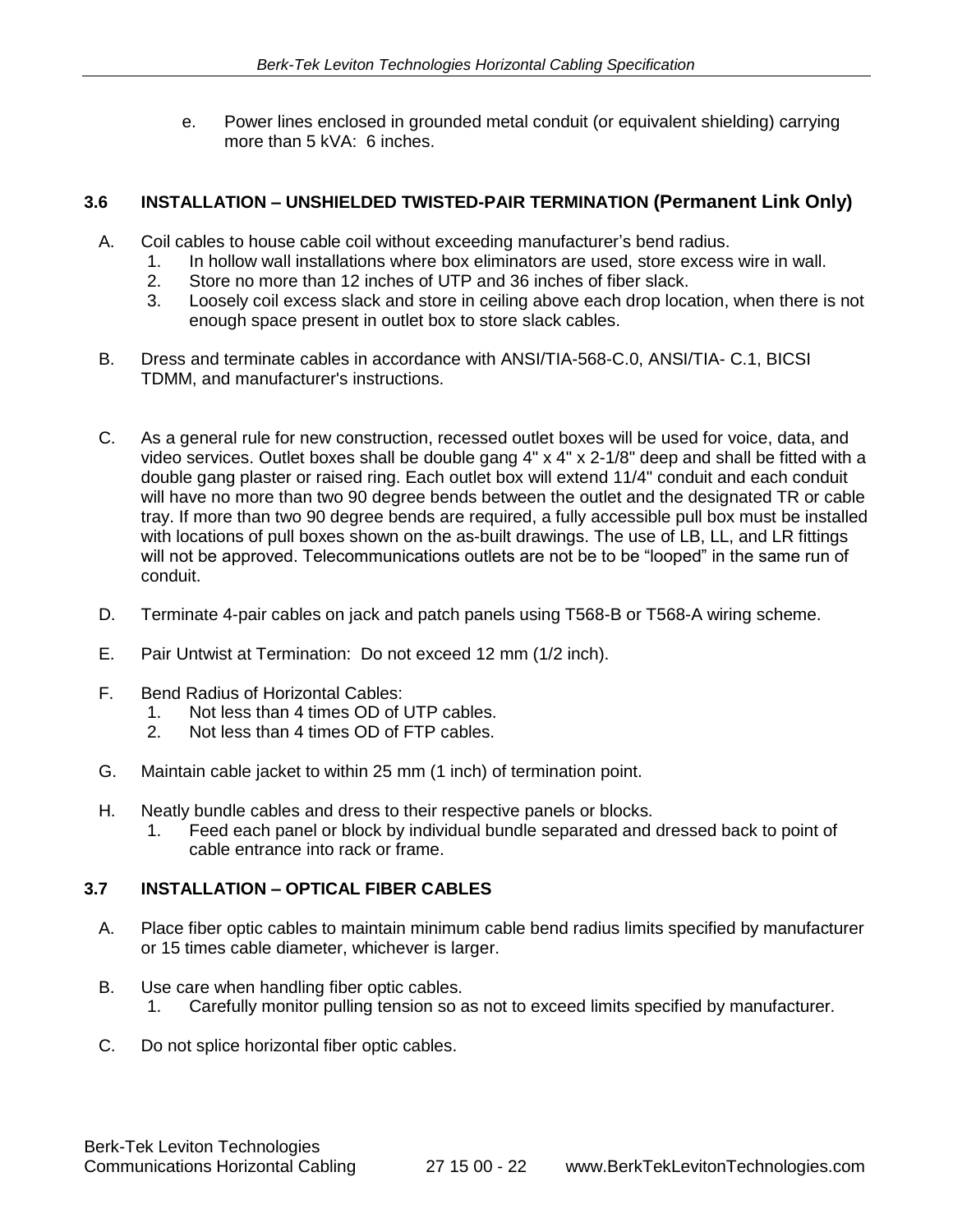# **3.8 FIELD QUALITY CONTROL**

- A. Cables and Termination Hardware: Test 100 percent for defects in installation and verify cabling system performance under installed conditions in accordance with ANSI/TIA-568-C.0.
	- 1. Verify all pairs of each installed cable before system acceptance.
	- 2. Defects in cabling system installation, including but not limited to cables, connectors, patch panels, and connector blocks shall be repaired or replaced to ensure 100 percent useable conductors in all cables installed.
- B. Test all cables in accordance with this specification section, ANSI/TIA-568-C.2, and ANSI/TIA-568-C.3 standards, and Leviton Network Solutions instructions
	- 1. If any of these are in conflict, bring discrepancies to the attention of the Architect for clarification and resolution.
- C. Cables, Jacks, Connecting Blocks, and Patch Panels:
	- 1. Verify all pairs of each installed cable before system acceptance.
	- 2. Defects in cabling system installation, including but not limited to cables, connectors, patch panels, and connector blocks shall be repaired or replaced to ensure 100 percent useable conductors in all cables installed.
- D. Testing Unshielded Twisted-Pair Cables: (**NOTE: Permanent Link Test results are recommended, and required for all UNC Pembroke installation projects** – unless patch cords will remain installed at the work area and cross-connect are also being tested, in which case Channel Test results would be expected and accepted).
	- 1. Test twisted-pair copper cable links for continuity, pair reversals, shorts, opens, and performance as specified.
		- a. Additional testing is required to verify Category performance.
		- b. Test horizontal cabling using approved certification tester for Category 6A, Category 6, and Category 5e performance compliance in accordance with ANSI/TIA-568-C.2. (NOTE: Appropriate Fluke, Agilent, Ideal, or JDSU certification testers may be used).
		- c. Category 6A shall conform to ANSI/TIA-568-C.2 for augmented Category 6 to 500 MHz.
	- 2. Follow ANSI/TIA-568-C.2.
	- 3. Basic Tests Required:
		- a. Wire map.
		- b. Length (feet).
		- c. Insertion loss (dB), formerly attenuation.
		- d. NEXT (Near end crosstalk) (dB).
		- e. Return loss (dB).
		- f. ELFEXT (dB).
		- g. Propagation delay (ns).
		- h. Delay skew (ns).
		- i. PSNEXT (Power sum near-end crosstalk loss) (dB).
		- j. PSELFEXT (Power sum equal level far-end crosstalk loss) (dB).
	- 4. Test Category 6A by auto test to 500 MHz.
		- a. Alien Crosstalk (AXT) testing and AXT test results are NOT required by Leviton or Berk-Tek for warranty of a Category 6A system. (**Note**: AXT testing may be required by the customer, in which case these tests WOULD have to be performed).
	- 5. Test Category 6 by auto test to 250 MHz.
	- 6. Test Category 5e by auto test to 100 MHz.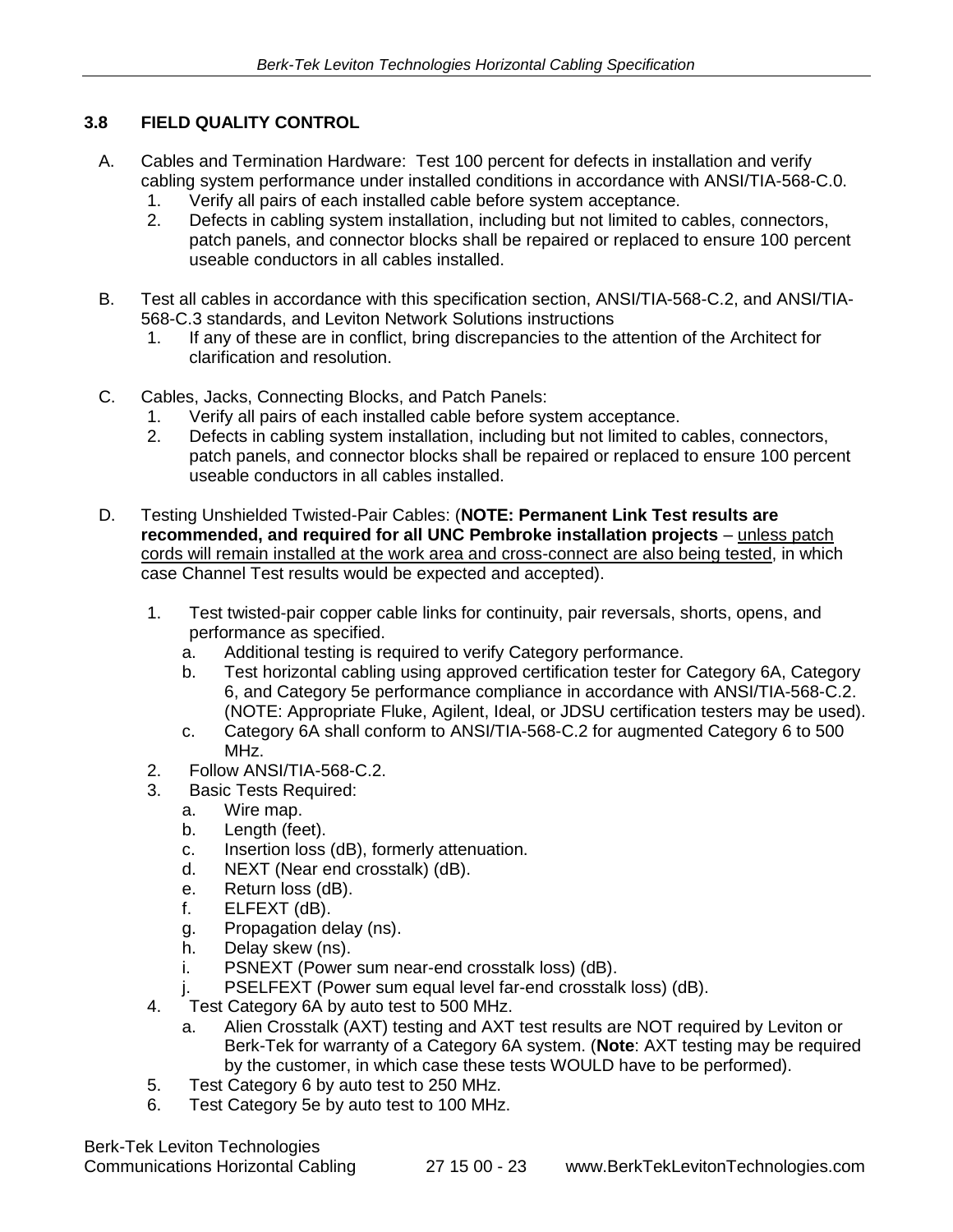- 7. Provide test results in approved certification testers original software format on CD, with the following minimum information per cable:
	- a. Circuit ID.
	- b. Information from specified basic tests required.
	- c. Test Result: "Pass" or "Fail".
	- d. Date and time of test.
	- e. Project name.
	- f. NVP.
	- g. Software version.
- 8. An occasional asterisk-Pass (\*Pass) will be accepted by Leviton at the manufacturer's discretion, but rework of these links should be done in an attempt to achieve clean "Pass" results prior to submission of test results.
- 9. To receive Manufacturer's Warranty for the project, submit software copy of test results, in original tester software format, to the Owner and to the Manufacturer (Leviton).
- 10. Submit fully functional version of tester software for use by the Owner in reviewing test results.
- 11. Report in writing to the Owner immediately, along with copy of test results, failed test results that cannot be remedied through re-termination (as in the case of reversed or split pairs).

#### E. Optical Fiber:

- 1. Testing procedures shall be in accordance with the following:
	- a. ANSI/TIA-568-C.3.
	- b. ANSI/TIA-526-7, Method B.
	- c. Proposed TSB-140 Tier One Fiber Certification, C.
	- d. Encircled Flux testing per the TSB-4979 and TIA-526-14-B standard.
- 2. Test Equipment: Certification tester (Note: Fluke or Agilent testers may be used).
- 3. Testing:
	- a. Test optical fibers at both 850 nm and 1300 nm wavelengths for multimode, 1310 nm and 1550 nm wavelengths for singlemode, end-to-end insertion loss, Telecommunications Room (TR) to Telecommunications Outlet (TO), Telecommunications Outlet (TO) to Telecommunications Room (TR).
	- b. Maximum insertion loss for horizontal fiber optic cables without consolidation point: 2.0 dB.
	- c. Test horizontal fiber runs TR to TO, TO to TR, at wavelength of operation to desktop applications.
- 4. Submit software copy of test results, in original tester software format, to the Owner and to the Manufacturer (Leviton).

# **3.9 LABELING**

- A. All labeling is to be in accordance with ANSI/TIA-606-B and manufacturer's instructions.
- B. Label horizontal cables using machine-printed label at each end of cable at approximately 12 inches from termination point and again at approximately 48 inches from termination point. 1. Handwritten Labels: **Not acceptable**.
- C. Label patch panel ports and TO ports with cable identifier.
- D. Labels: Denote TO ID and unique cable number for that TO, i.e. A-001-A for cable number 1, A-001-B for cable number 2, and so forth.